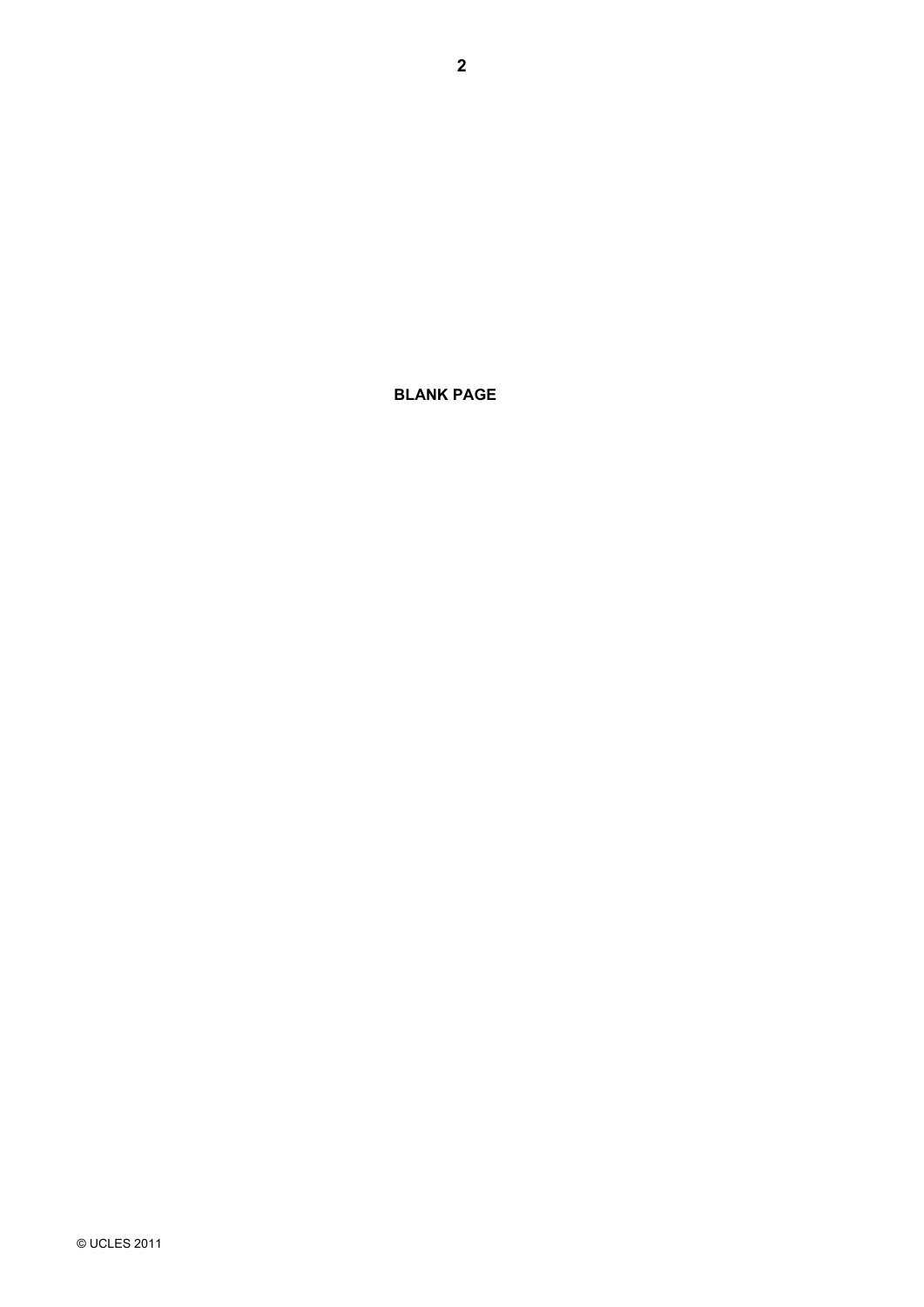|                                       | <b>Monday</b> | <b>Tuesday</b> | Wednesday | <b>Thursday</b> | <b>Friday</b> |
|---------------------------------------|---------------|----------------|-----------|-----------------|---------------|
| <b>Maximum</b><br>temperature<br>(°C) | 5             | 6              | 8         | $\overline{4}$  | 6             |
| Average<br>wind speed<br>(mph)        | 25            | 20             | 25        | 30              | 30            |
| <b>Chance of</b><br>rain<br>(%)       | 30            | 50             | 50        | 20              | 40            |
| <b>Cloud</b><br>cover<br>$(\%)$       | 60            | 80             | 60        | 40              | 80            |

**1** The weather forecast for a five day period is summarised in the table below:

 For each of the rows of the table one of the bar charts **A** to **E** could represent the data if it were suitably labelled.

Which one of the bar charts does **not** represent any of the rows in the table?

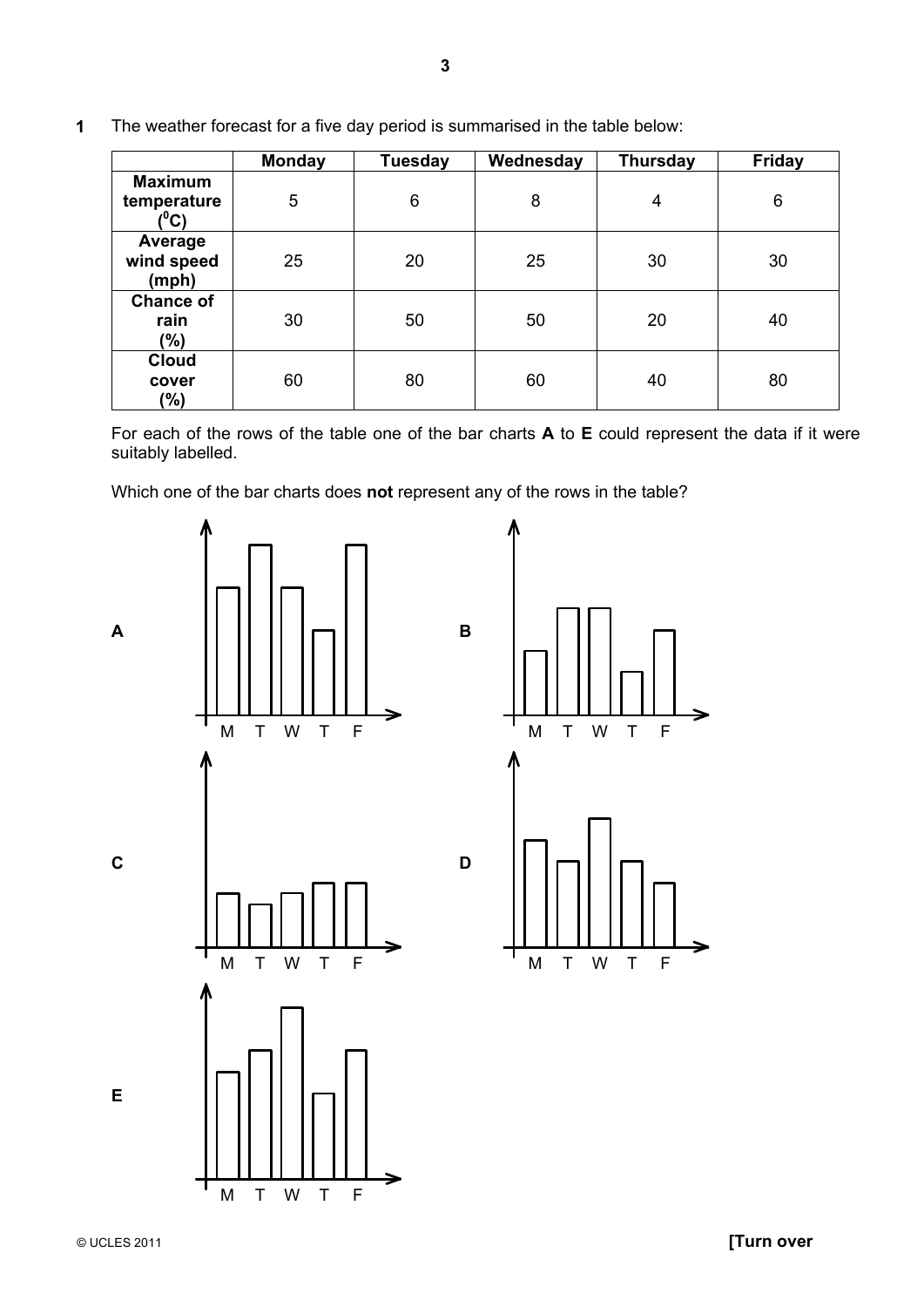**2** The seas around the UK have become so noisy that whales are having to sing louder to make themselves heard above the din created by ships, wind farms and oil exploration. With whale numbers severely depleted, the ability to communicate over long distances could be key to their finding a mate. According to a study by marine biologists, around the coast of the UK whale song is now ten times louder than it was fifty years ago, and also higher pitched. Whales are trying to adapt to increased man made noise either by emitting much louder noises or by calling at higher frequencies. Their messages are getting simpler and repeated more often, like a person being forced to shout.

Which of the following can be drawn as a conclusion from the passage above?

- **A** The noise of modern human life will eventually cause whales to become extinct.
- **B** Sea-based wind farms should not be built because of the danger to whales.
- **C**Whales will be able to adapt their communication methods to overcome the problem of human noise.
- **D** The depletion of whale numbers is caused by the growth of human noise.
- **E** None of the above.
- **3** I am planning to visit a resort for my holiday this summer. There are three options for my accommodation: a single room which costs \$70 per night, a deluxe room which costs \$80 per night or a suite which costs \$95 per night. The prices include meals, but it is possible to opt out from the meals by paying \$15 less per night. The resort offers a taxi service from the airport at a cost of \$10. Alternatively, it is possible to hire a car at the airport which can be used for the whole stay. This option costs \$5, plus an additional \$5 per night.

I want to stay for six nights in a deluxe room, but I don't want my meals included in the price that I pay. I also want to hire a car for the duration of the stay.

What will be the total cost of my stay?

| A | \$365 |
|---|-------|
| в | \$390 |
| C | \$425 |
| D | \$435 |
| Е | \$480 |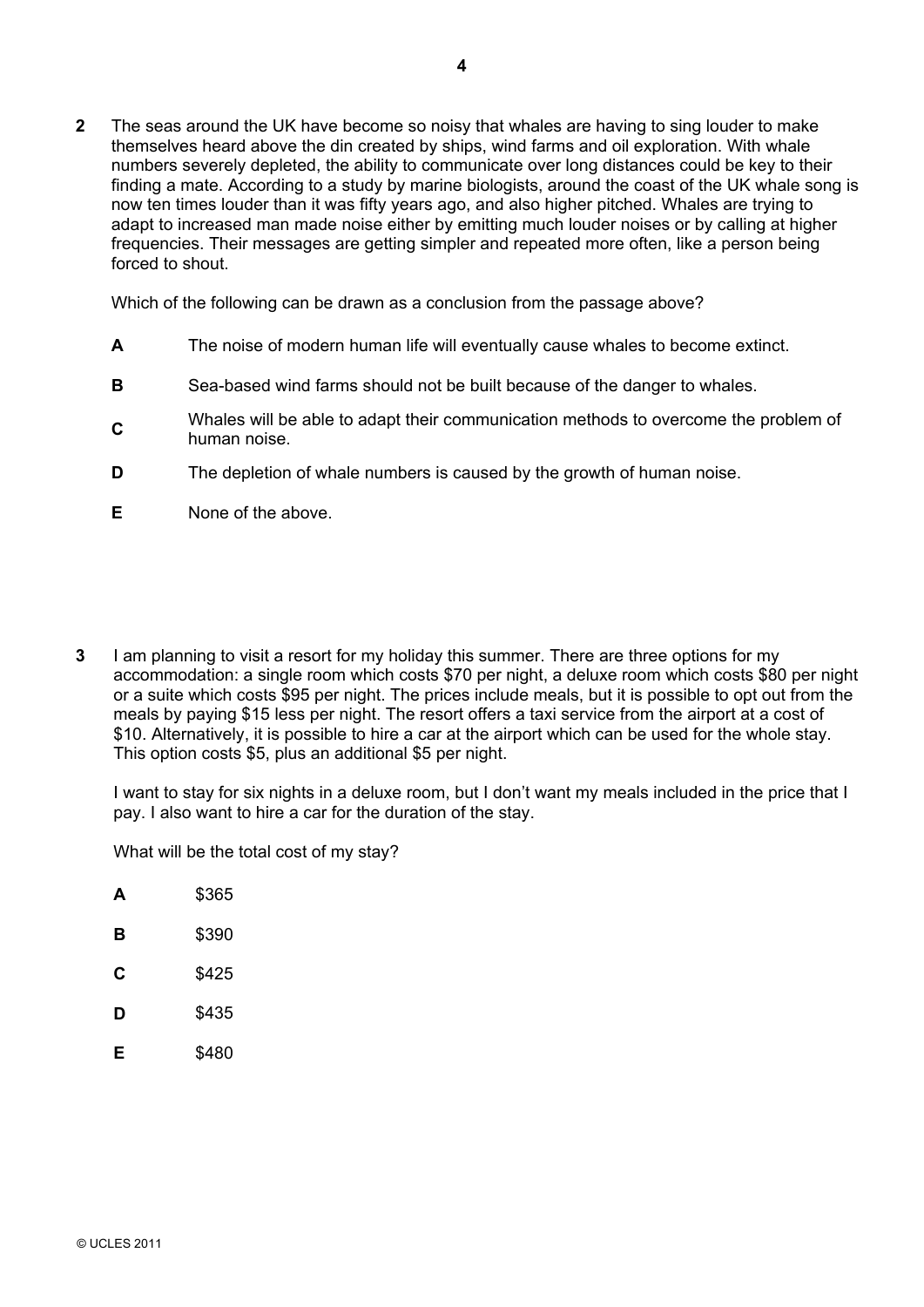**4** When children are young they often play games. These games are useful as they teach children how to interact with each other. In recent years the growth of computer games has meant that now many children play most of their games on computers and across the internet. Thus the way in which children interact with each other has changed. When these children grow up they will need to work in jobs that require interaction with co-workers. The increased popularity of computer games is therefore going to mean that they are less likely to be able to function socially within their workplace.

Which one of the following is a flaw in the above argument?

- **A**<br>It ignores the benefits that are brought by the internet, such as easy access to more information.
- **B**It does not consider that games on a computer can teach many other skills as it is possible for their rules to be more complex.
- **C** It does not consider the fact that adults also play computer games.
- **D** It is restricted to just one negative aspect of computer games.
- **E**<br>It does not establish that children who play computer games no longer interact with each other.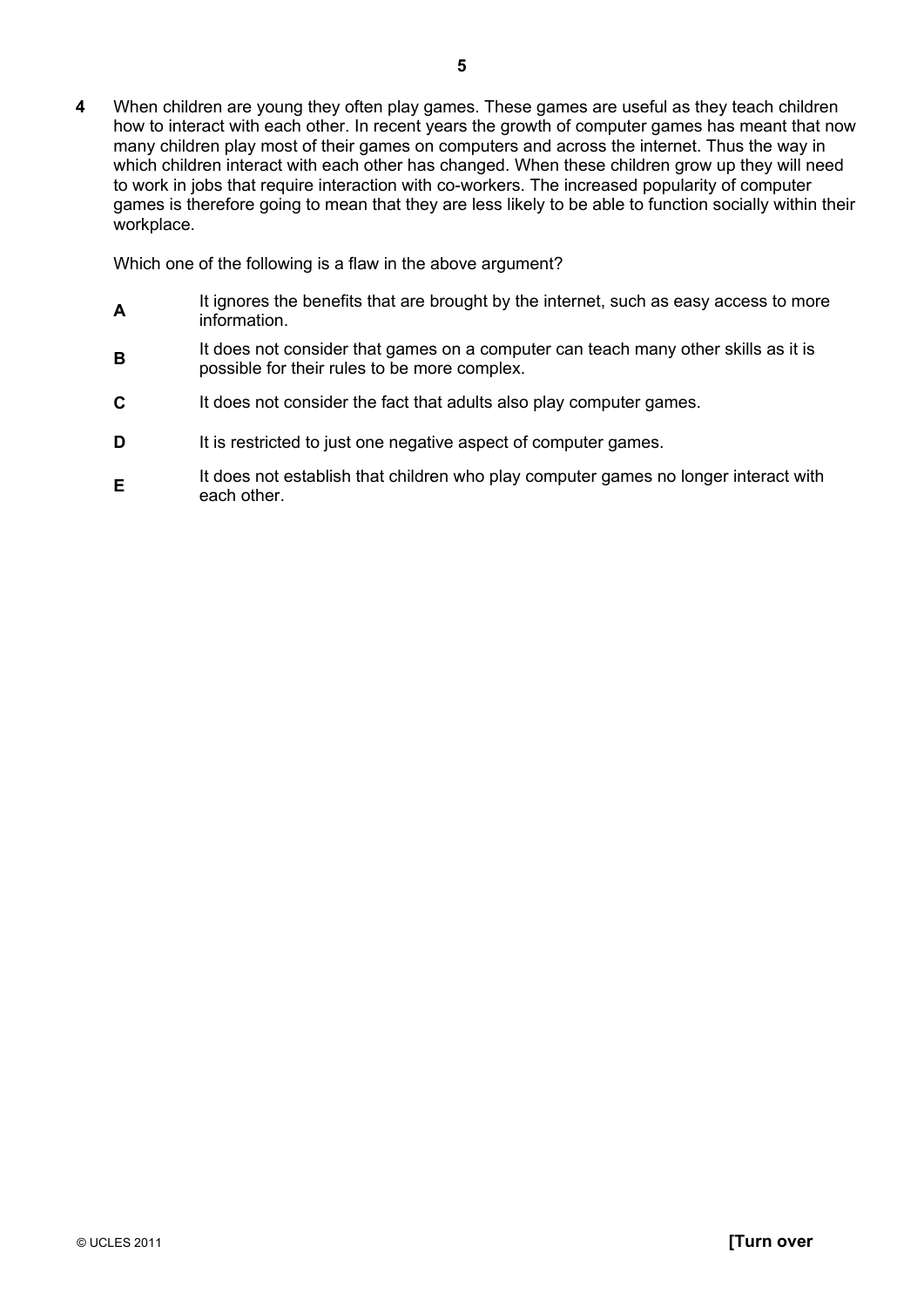**5** The diagram below shows two perpendicular mirrors with a reflected tile on the faces of both mirrors.



The tiles shown above have a pattern printed on one side. Which two of the tiles if placed in position 'X' would be consistent with the image reflected in the mirrors? (Tiles can be rotated.)

|   | 1 and 2   |
|---|-----------|
| в | 1 and 3   |
| C | 1 and 4   |
| D | 2 and $3$ |
| Е | 2 and 4   |
|   | 3 and 4   |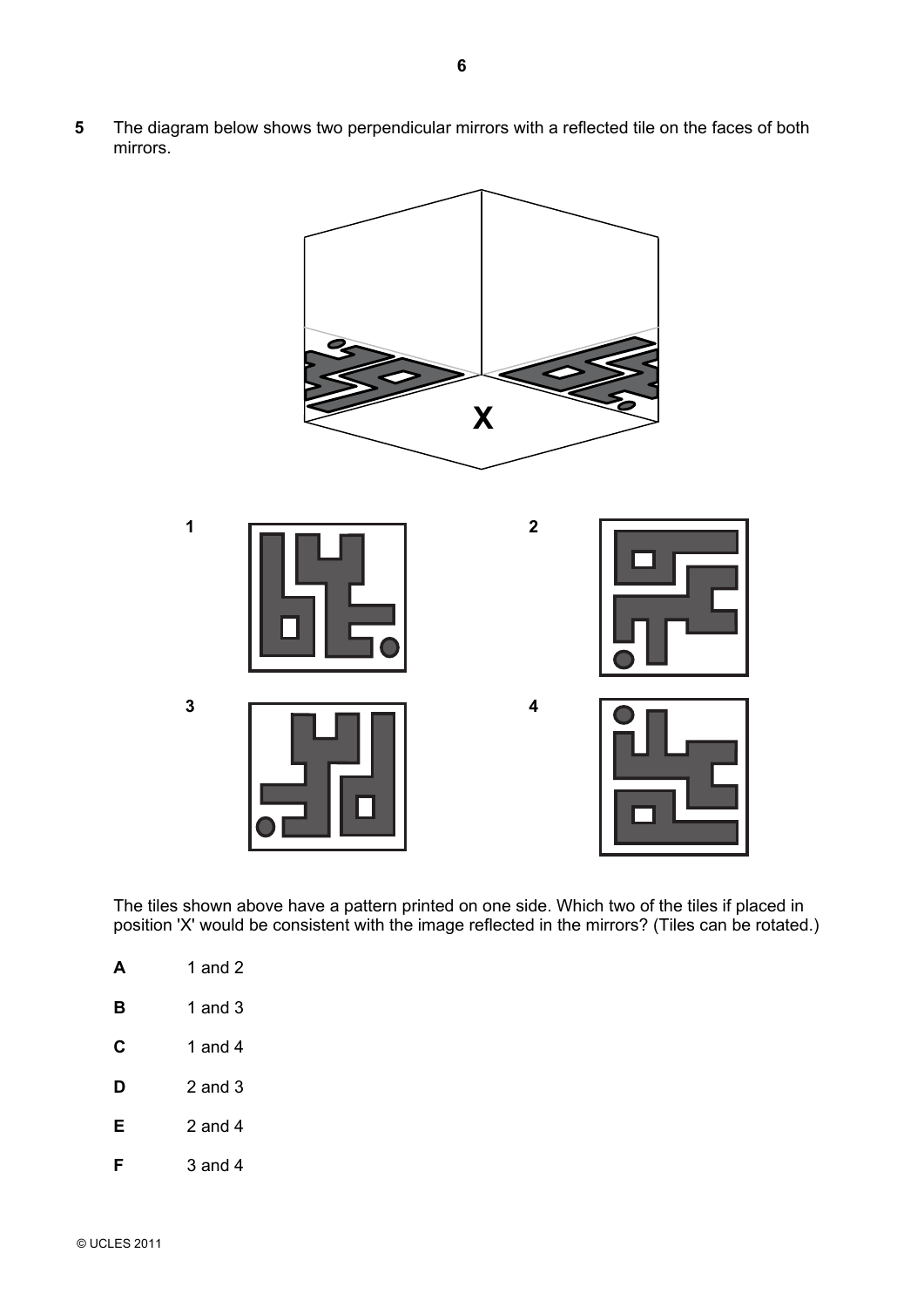Which one of the following is an assumption made in the above argument?

- **A** People who have a poor memory do not become taxi drivers.
- **B** Many people believe that it is easy to become a taxi driver.
- **C**Brain scans on the same group before they became taxi drivers would not have shown the same results.
- **D**People usually become taxi drivers in order to make money rather than to improve their memory.
- **7** An airline has decided to introduce a flight from London, England to St. John's, Antigua. The airline owns a range of aeroplanes as shown in the table below. It needs to decide which one would be best suited to do this flight. The distance travelled between London and St John's is a maximum of 5600 miles; variability is due to different flight paths. A weekly flight would have between 163 and 177 passengers.

Which plane (**A** - **H**) is the most fuel efficient plane per passenger per mile that would be suitable for this flight?

|             |                        | <b>Number of</b>        | <b>Maximum</b>        | Range of             | <b>Takeoff</b>  | <b>Fuel consumption per</b><br>mile (gallons) |                                |  |
|-------------|------------------------|-------------------------|-----------------------|----------------------|-----------------|-----------------------------------------------|--------------------------------|--|
|             | Aeroplane              | engines                 | Passenger<br>Capacity | miles per<br>journey | weight<br>(Ibs) | empty<br>plane                                | additional<br>per<br>passenger |  |
| A           | <b>Boeing</b><br>737   | $\mathbf{2}$            | 189                   | 6500                 | 130,000         | 3.0                                           | 0.01                           |  |
| B           | <b>Boeing</b><br>747   | $\overline{\mathbf{4}}$ | 569                   | 6500                 | 875,000         | 5.6                                           | 0.01                           |  |
| $\mathbf C$ | <b>Boeing</b><br>757   | $\overline{2}$          | 239                   | 5500                 | 220,000         | 4.4                                           | 0.08                           |  |
| D           | <b>Boeing</b><br>777   | $\overline{2}$          | 440                   | 8270                 | 545,000         | 4.8                                           | 0.01                           |  |
| E           | <b>Boeing</b><br>787   | $\overline{2}$          | 330                   | 3050                 | 364,000         | 4.5                                           | 0.01                           |  |
| F           | Saab<br>2000           | $\overline{2}$          | 58                    | 1380                 | 50,265          | 2.4                                           | 0.09                           |  |
| G           | <b>Airbus</b><br>A-380 | $\overline{\mathbf{4}}$ | 853                   | 8000                 | 1,400,000       | 9.2                                           | 0.05                           |  |
| H           | <b>Airbus</b><br>A-320 | $\overline{2}$          | 179                   | 6305                 | 77,000          | 3.0                                           | 0.07                           |  |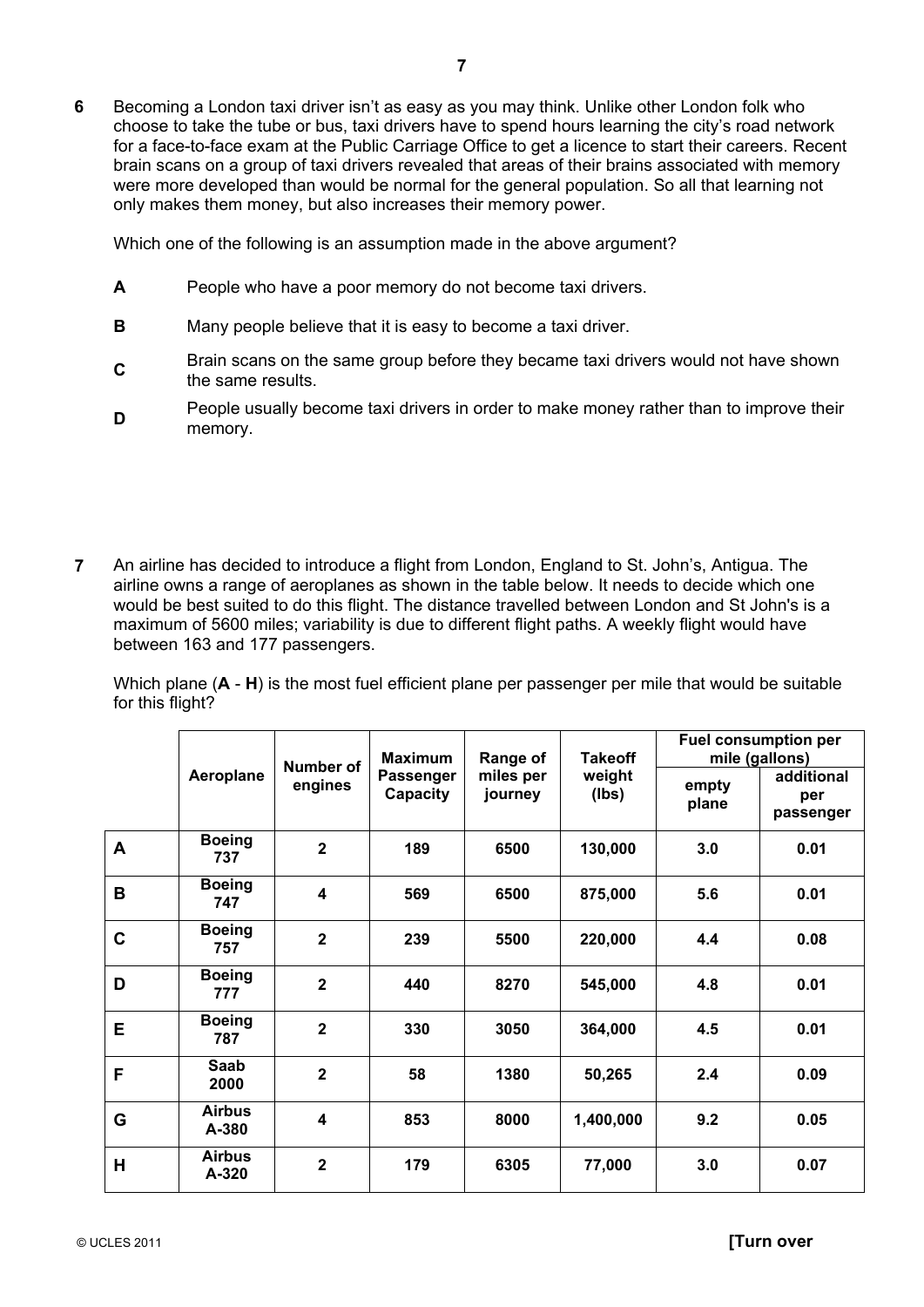#### **Questions 8 - 11 refer to the following information:**

The difference between men's and women's pay is still at unacceptable levels, according to recent TUC research. It found that from the age of 18 - and throughout the rest of their working lives women earn less than men.

In their 20s, the pay gap for full-timers is a modest 3.3%, but in their 30s women take home 11.2% less than men. And in their 40s - the peak age for discrimination - the gap rises to 22.8%



The TUC said the undervaluing of women in the workplace was partly due to a "motherhood penalty". The long hours and intensity of senior positions deterred mothers from seeking promotions for which they were qualified. The TUC said there was direct discrimination against mothers and their choice became limited to jobs that could be combined with looking after children.

The "motherhood penalty" became even more severe for women who switched to part-time work. They were more likely to change employer or occupation, often taking jobs with lower hourly earnings. The hourly earnings of women working part-time were 23.4% less than the equivalent male rate in their 30s, and 41.2% in their 40s.

- **8** On the basis of the above data which one of the following is a reliable conclusion to draw?
	- **A** On average, men's earnings peak before they reach 50.
	- **B**Employers are less willing to employ women over 30 than they are to employ women under 30.
	- **C**The percentage difference between men's and women's pay more than trebles between the ages of 22 and 30.
	- **D** On average, a woman in her 40s or 50s earns less than £0.80 for every £1 earned by a man in that age range.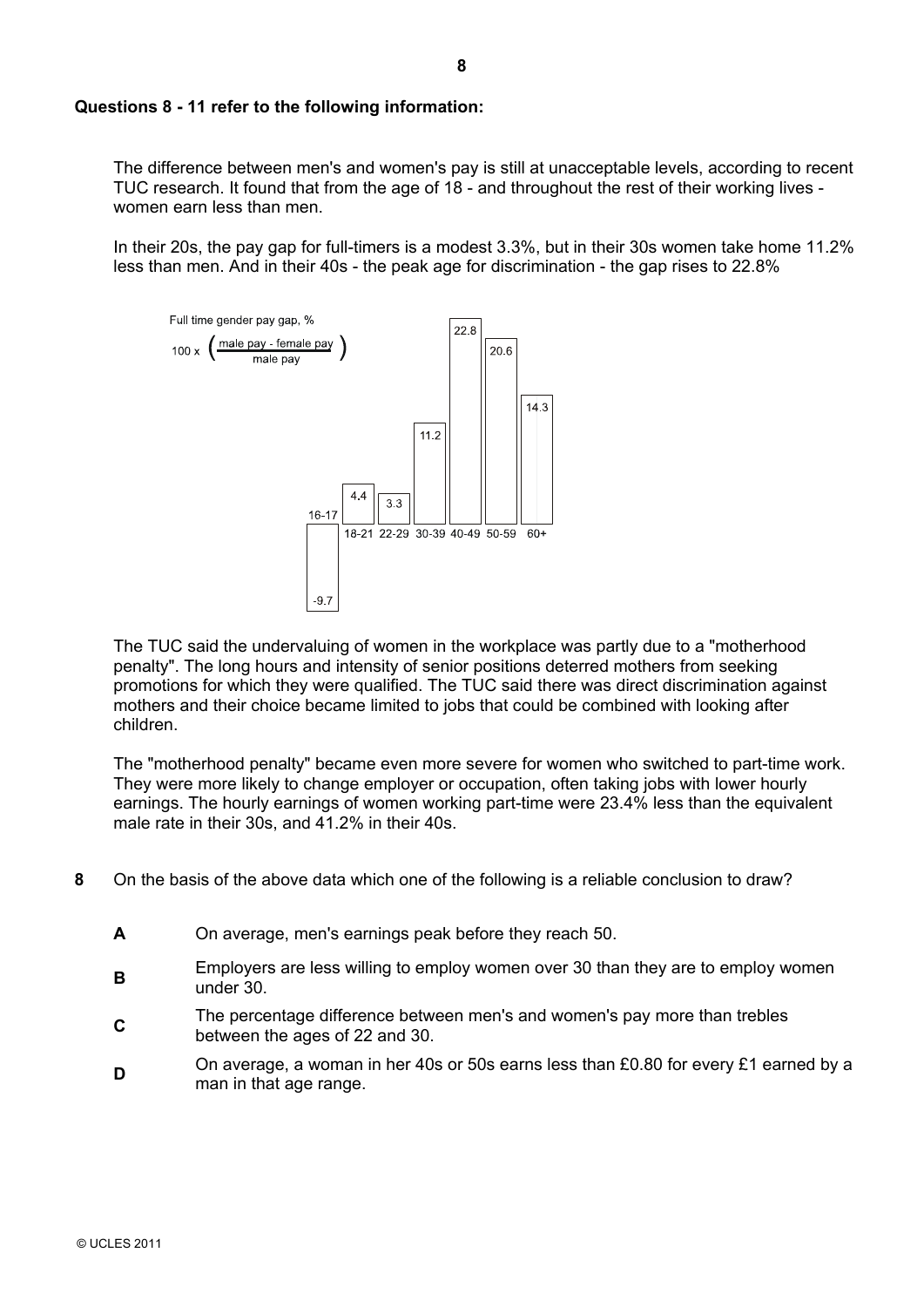- **9** Suppose the average pay for women in full-time work aged 40-49 was £16,000. Which of the following is the best approximation of the average pay for a man in the same age-range, at that time, based on the above figures?
	- **A** £19,700
	- **B** £20,300
	- **C** £20,700
	- **D** £21,300
- **10** Which one of the following is an assumption behind the TUC's reasoning, as reported in the third paragraph?
	- **A** It is mainly men who are responsible for recruiting and promoting staff.
	- **B** Women are less well qualified than men for senior positions which attract higher pay.
	- **C**Mothers would choose to take up higher positions for which they are qualified after they have started a family.
	- **D** Motherhood is the only reason for the pay discrimination against women.
- **11** Assuming that the figures in paragraph 4 for part-time pay are correct, and that they follow the same general trend as the full-time pay gap, which one of the following is most strongly supported by the data provided?
	- **A** A woman over 60, working part-time, will earn £8.57 for every £10 earned by a man over 60 working part-time.
	- **B**On average, a man in his 40s working part-time earns 80% more than a man working part-time in his 30s.
	- **<sup>C</sup>**A woman working part-time in her 20s will earn more than a woman working part-time in her 30s.
	- **D** If the average part-time pay for men in their 40s is £15 per hour, women of the same age, on average, will earn £8.82 per hour.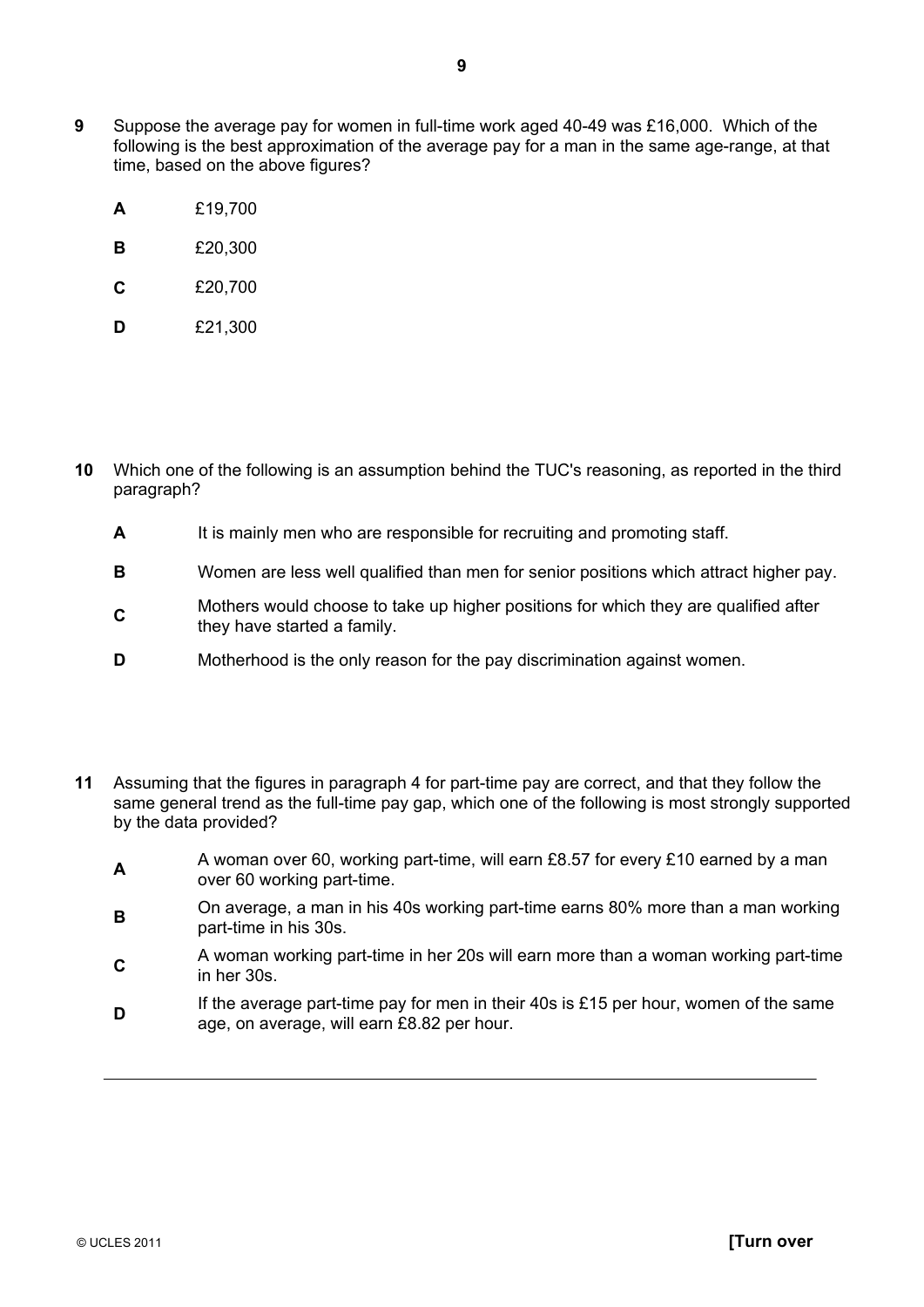- 
- **12** This is the floor of a room in my house, which is tiled with 81 tiles of the same size.

How many different types of individual tile are there on this floor? (Tiles may be rotated.)

- **A** 3
- **B** 4
- **C** 5
- **D** 6
- **E** 7
- **F** 8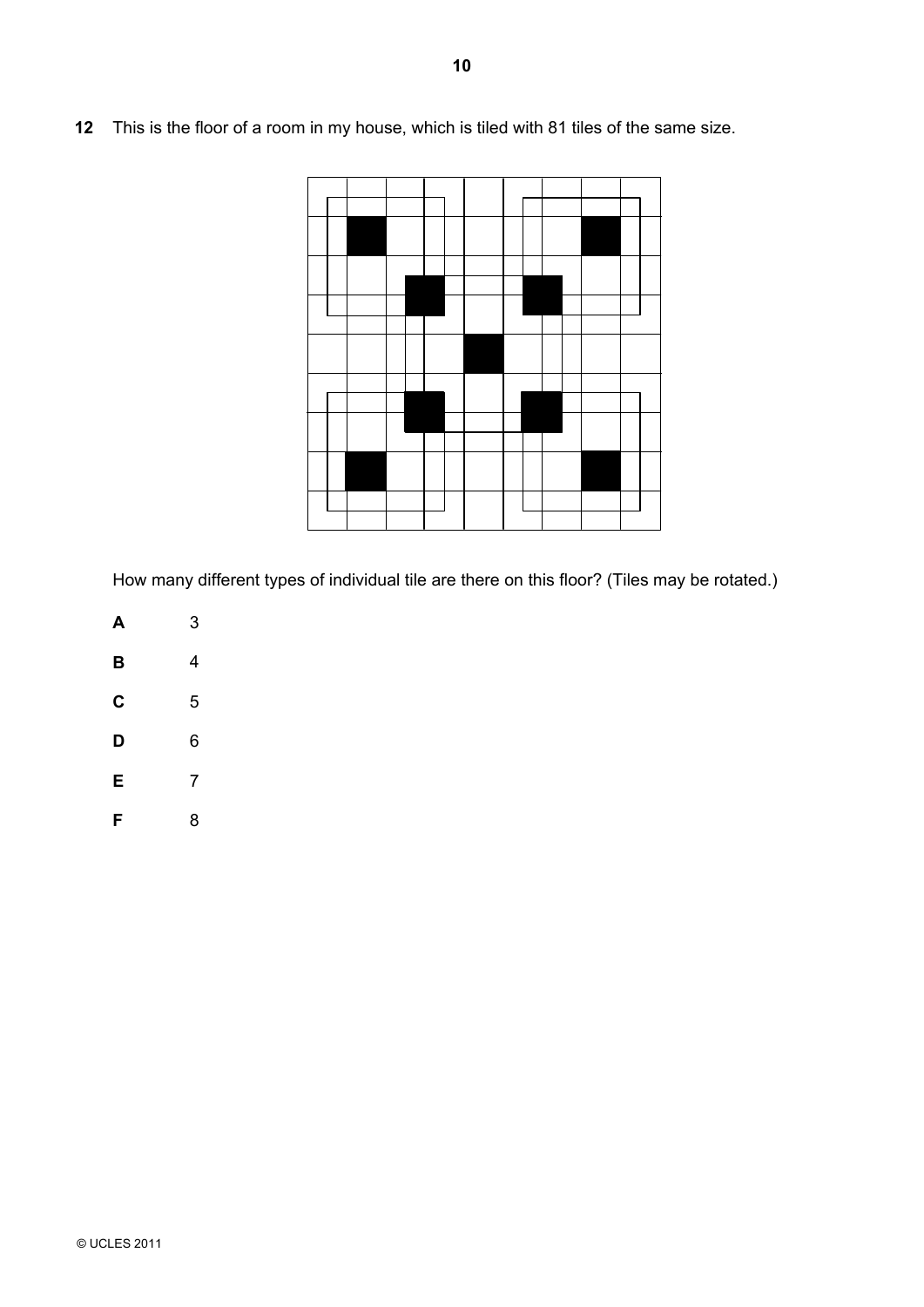**13** The ability to use language (to communicate using symbols and words to represent objects, feelings and thoughts) separates humans from all other animals on earth. By the age of 18, humans know more than 60,000 words, which is a surprising figure when you consider the monosyllabic vocabulary used by most teenagers. From the age of six months babies begin to recognise their own language. There are genetic reasons why this form of communication is unique to humans. Humans and chimps actually share 99% of their DNA, but in 2006 researchers comparing the two species found a gene, HAR1, that makes us dramatically different. It is expressed in the human cerebral cortex, a part of the brain that is particularly associated with language.

Which one of the following pieces of evidence would strengthen the hypothesis that HAR1 explains the human language ability?

- **A** A chimpanzee gene is found to be 98% identical to HAR1.
- **<sup>B</sup>**A human genetic disorder (of specific language impairment) is found to be caused by a mutation in HAR1.
- **C**HAR1 is found to be expressed in parts of the human brain that are not related to communication.
- **D** HAR1 is expressed in the brain before birth.
- **E** Some chimps can be taught to communicate with symbols.
- **14** The final league table for the inter-regional cribbage competition is shown below (in alphabetical order). Five teams took part and all played each other once. The points system is 3 for a win, 1 for a draw and 0 for a loss. Unfortunately, the points for the Eastern Region team have been obliterated.

| Team     | <b>Points</b> |
|----------|---------------|
| Central  | 2             |
| Eastern  |               |
| Northern | 8             |
| Southern | 5             |
| Western  |               |

How many points did the Eastern team score?

| А | 4  |
|---|----|
| B | 5  |
| C | 10 |
| D | 12 |
| E | 15 |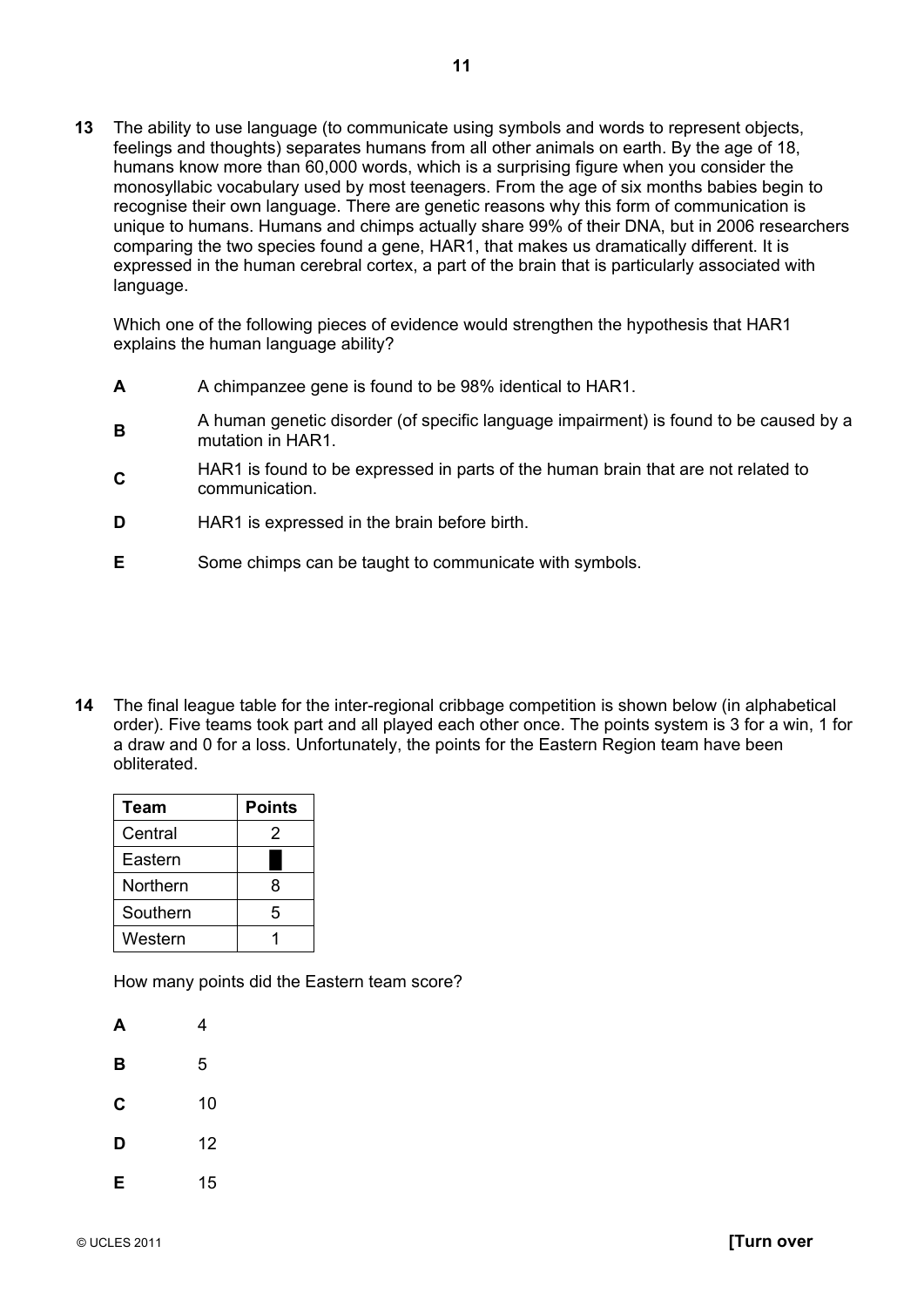**15** The UK should not comply with the ruling by the European Court of Human Rights (ECHR) that prisoners should be allowed to vote in general and local elections. European member states are bound to respect human rights, and the ECHR is the organisation that defines those rights. However, although freedom and democracy are human rights, voting is not. It is a constitutional right, because it is conferred by nations that practise democracy. It is a fundamental aspect of the relationship between individuals and the state. Obedience to the law is also an aspect of this relationship. Thus it is entirely proper that the state should be free to decide that those who are imprisoned because they have broken the law should temporarily be deprived of their right to vote.

Which of the following could be a weakness of the above argument?

- **1** It assumes that individual states should define human rights.
- **2** It assumes that a constitutional right cannot be a human right.
- **3** It assumes that prisoners want to be allowed to vote in general elections.
- **A** 1 only
- **B** 2 only
- **C** 3 only
- **D** 1 and 2 only
- **E** 1 and 3 only
- **F** 2 and 3 only
- **G** 1, 2 and 3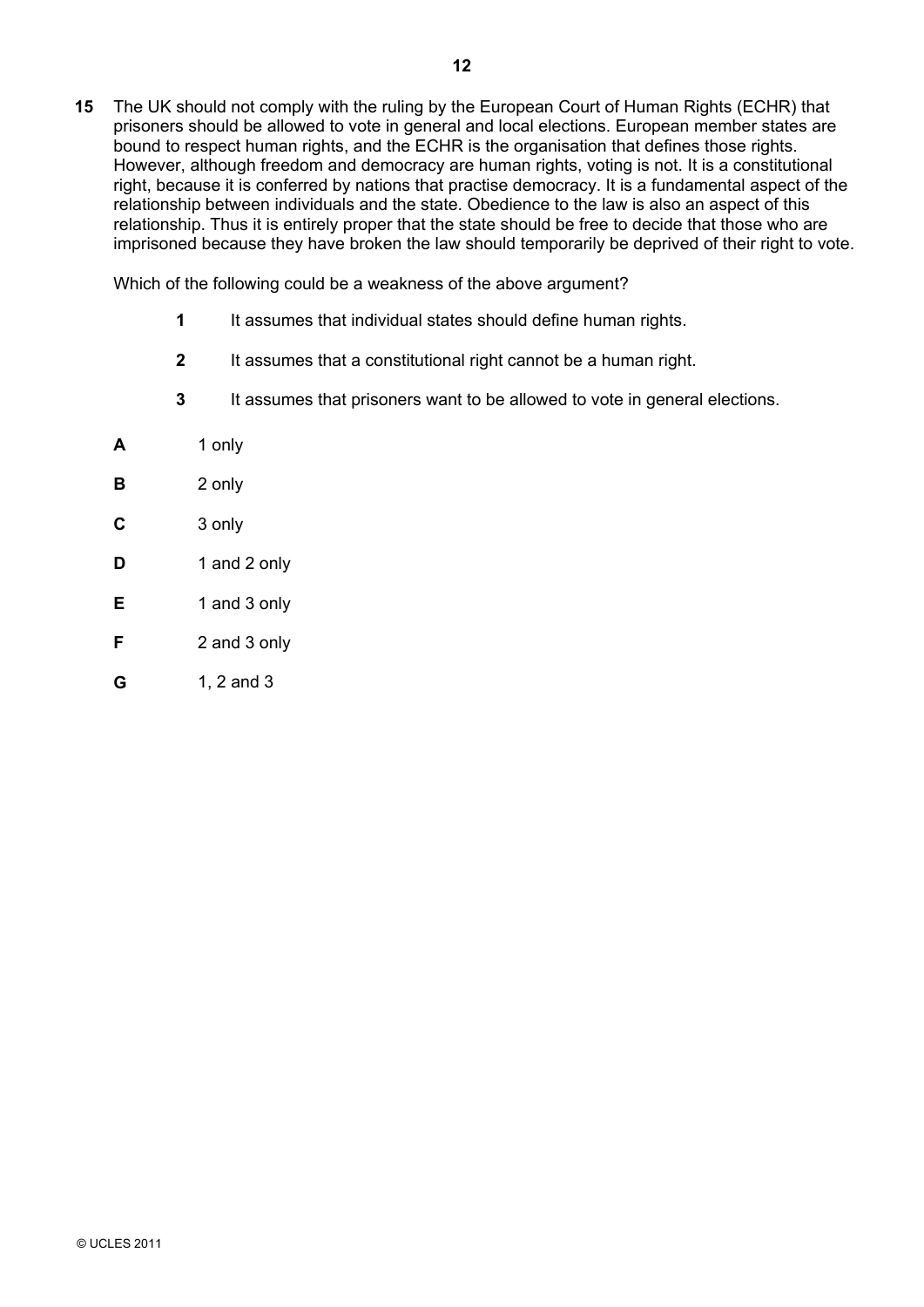**16** Data for the world's largest 10 lakes are shown below:

| <b>Name and Location</b>      | Area sq km | Length km | Volume cu km |
|-------------------------------|------------|-----------|--------------|
| Caspian Sea, Asia             | 394,299    | 1,199     | 78,200       |
| Michigan - Huron, US - Canada | 117,612    | 397       | 8,458        |
| Superior, US - Canada         | 82,414     | 616       | 12,100       |
| Victoria, Tanzania - Uganda   | 69,485     | 322       | 2,750        |
| Tanganyika, Tanzania - Congo  | 32,893     | 676       | 18,900       |
| Baikal, Russia                | 31,500     | 636       | 23,600       |
| Great Bear, Canada            | 31,080     | 373       | 2,236        |
| Great Slave, Canada           | 28,930     | 480       | 2,090        |
| Erie, US - Canada             | 25,719     | 388       | 489          |
| Winnipeg, Canada              | 23,553     | 425       | 283          |

Which has the greatest average depth?

- **A** Caspian Sea
- **B** Victoria
- **C** Tanganyika
- **D** Baikal
- **E** Winnipeg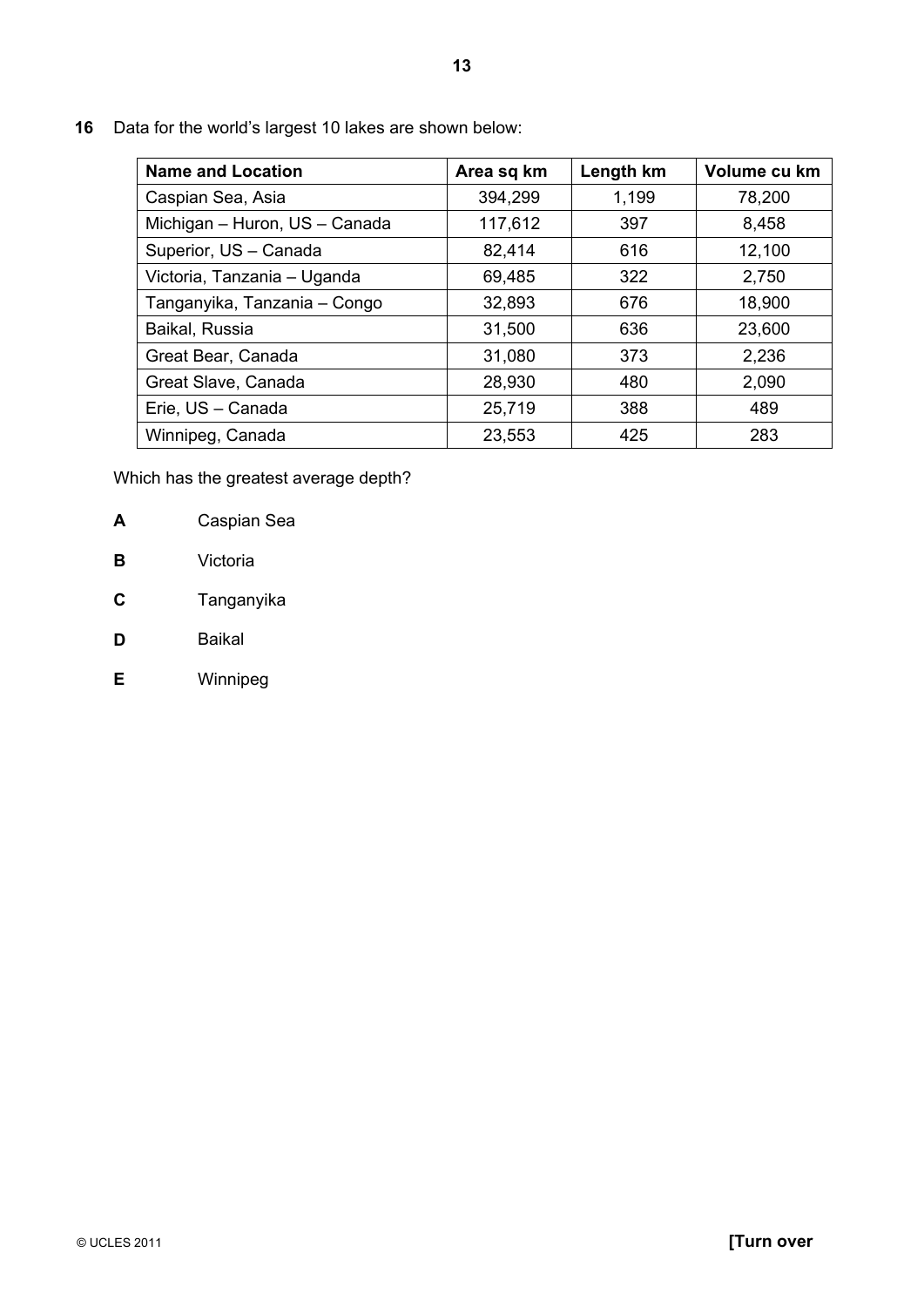**17** The brain disease vCJD was caused by eating beef from cattle infected with BSE. Susceptibility to this type of disease amongst humans is associated with a particular gene. There are two variants of this gene – M and V, so there are three possible combinations that we can inherit – M-M, M-V and V-V. All infections so far in the UK have been in young people with the M-M combination. Most victims of a similar disease in Papua New Guinea also had the M-M combination and were also young, but a group who developed it later in life all had the M-V combination. Therefore the gene variants one inherits determine the incubation period for such diseases. So there will be two further outbreaks of vCJD, as those who consumed infected beef grow older.

Which of the following is an assumption underlying the above argument?

- **1** Most of the population have eaten beef infected with BSE.
- **2** Inheriting the V variant prevents infection with vCJD.
- **3** Inheriting the M variant is not necessary for susceptibility to vCJD.
- **A** 1 only
- **B** 2 only
- **C** 3 only
- **D** 1 and 2 only
- **E** 1 and 3 only
- **F** 2 and 3 only
- **G** None of the statements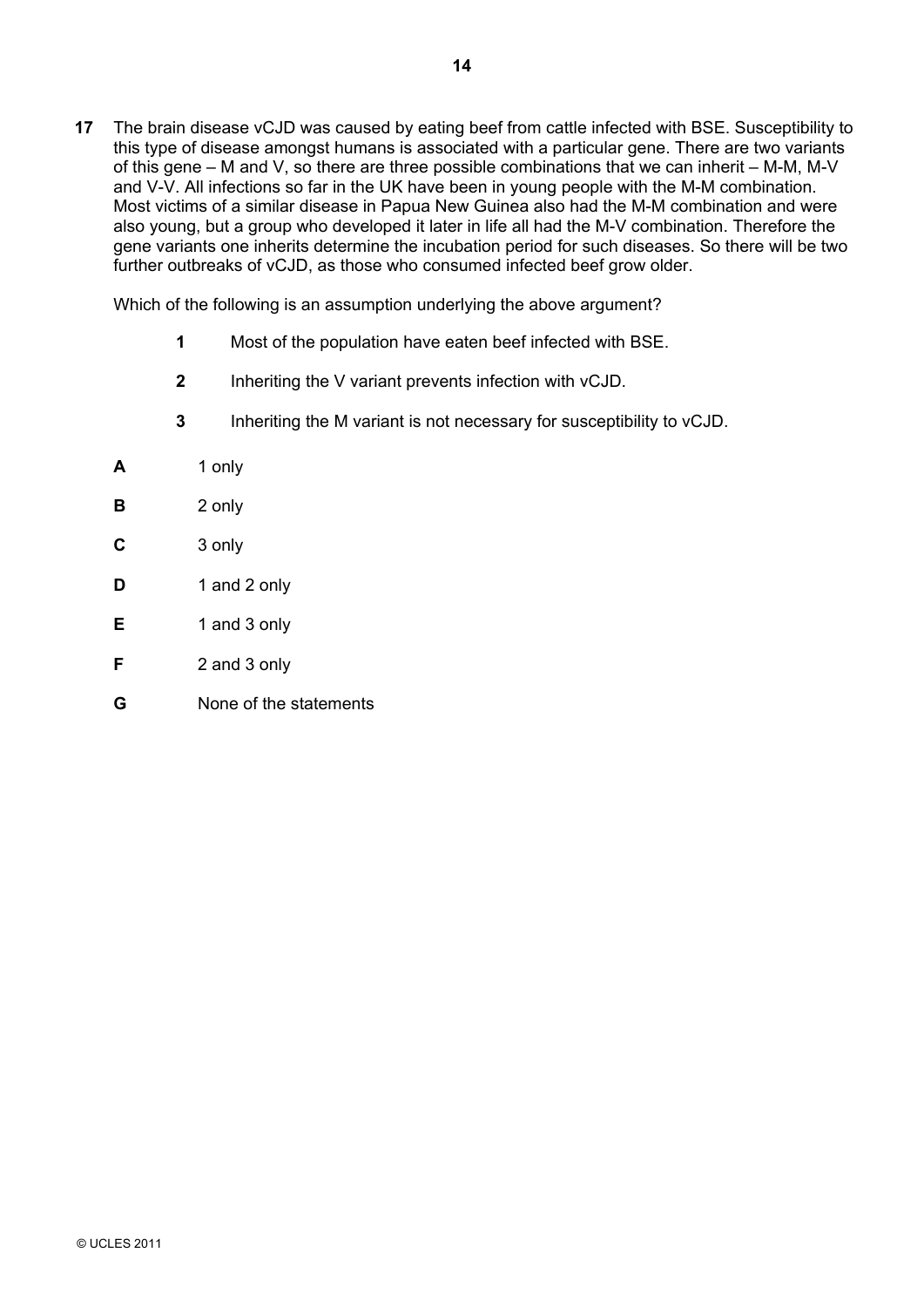**18** Employees at Grindstone Ltd are paid a weekly wage according to the following formula:

£240 + £5 for every year of their age above 21 (where appropriate) + £20 for every full year of service with the company.

Jasper is 43 years old and has worked for Grindstone for 6 years. Although Ruby is 8 years younger, she earns £40 per week more than Jasper.

For how much longer than Jasper has Ruby been employed by Grindstone Ltd?

- **A** 2 years
- **B** 4 years
- **C** 6 years
- **D** 8 years
- **E** 10 years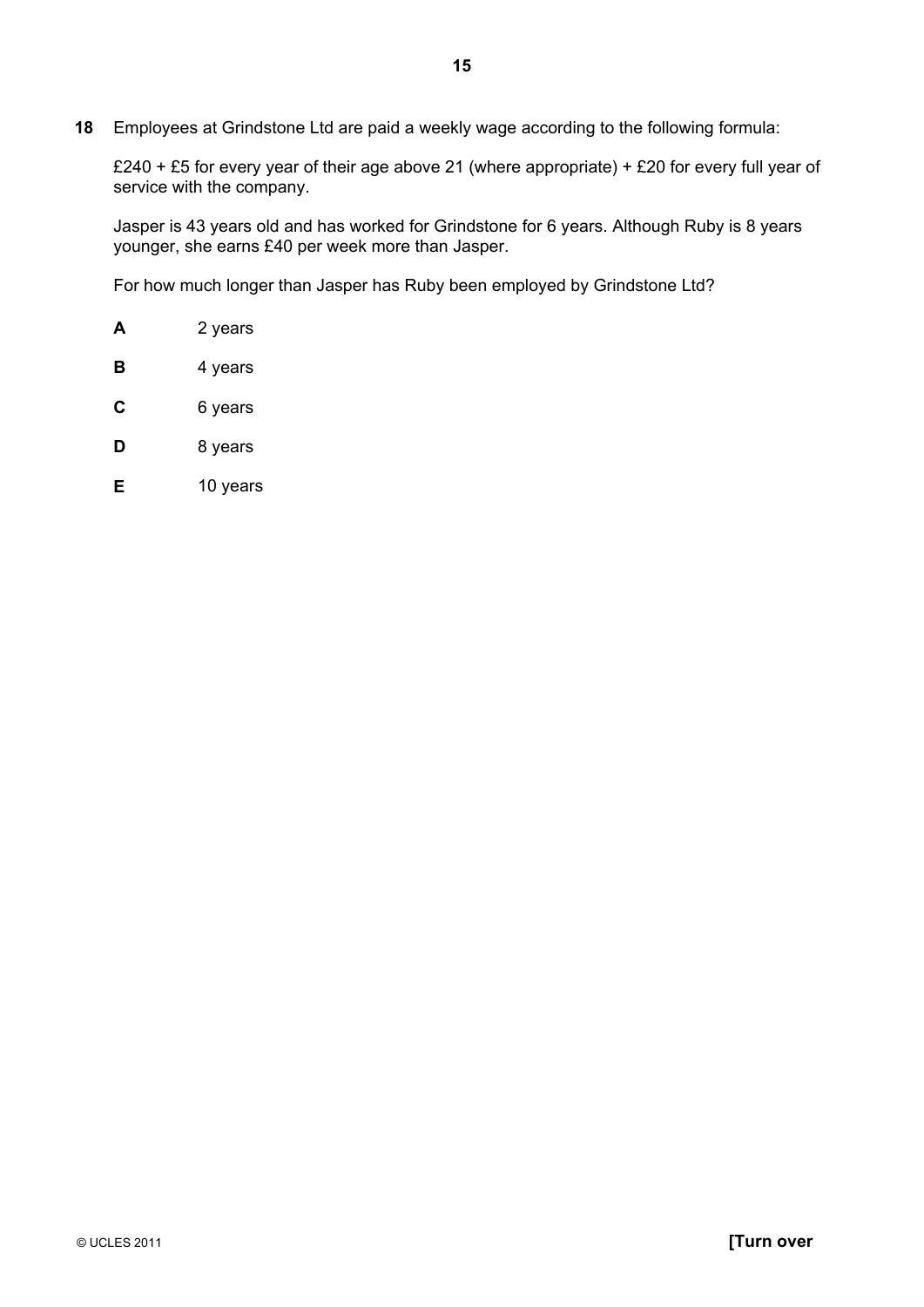#### **Questions 19 - 22 refer to the following information:**

Tree diagrams are used in decision making by predicting the various possible outcomes and their likelihood. The diagram below represents the choices facing an oil company - call it 'X-Oil' - who have discovered a possible oil deposit and are deciding whether or not to drill at the site. They will make the decision on purely financial terms - i.e. likely profits or losses.

The key factors are the *known* drilling costs (\$800,000) and the *unknown* returns, which depend on how big the oil strike is. A 'small' oil strike, worth only \$80,000, would mean a net *loss* of \$720,000 when drilling costs are factored in. But there is only a small chance of this, 0.1 or 10%. There is an equally small (10%) chance of a big and very profitable strike, approaching \$5 million. The most likely outcome is a medium strike.

If the company decides not to drill, there is a 20% chance of finding a buyer for the drilling rights at \$1 million, and a 60% chance of a buyer at \$500,000.

To assist the decision whether to drill or not, each of the possible outcomes is assessed by multiplying the chance (probability) of each outcome by the potential profit or loss. If the sum of the possible outcomes (profit x chance) of a decision to drill is greater than the sum of outcomes of a decision not to drill, statistically the better option is to drill.



- **19** On the basis of the data shown in the diagram, which one of the following conclusions can most reliably be drawn?
	- **A** Drilling represents a more favourable option than not drilling.
	- **B** Not drilling represents a more favourable option than drilling.
	- **C** Neither option is financially more favourable than the other.
	- **D** A decision to try and sell the drilling rights will guarantee the best profit.
	- **E** Either decision, to drill or not to drill, could make a loss.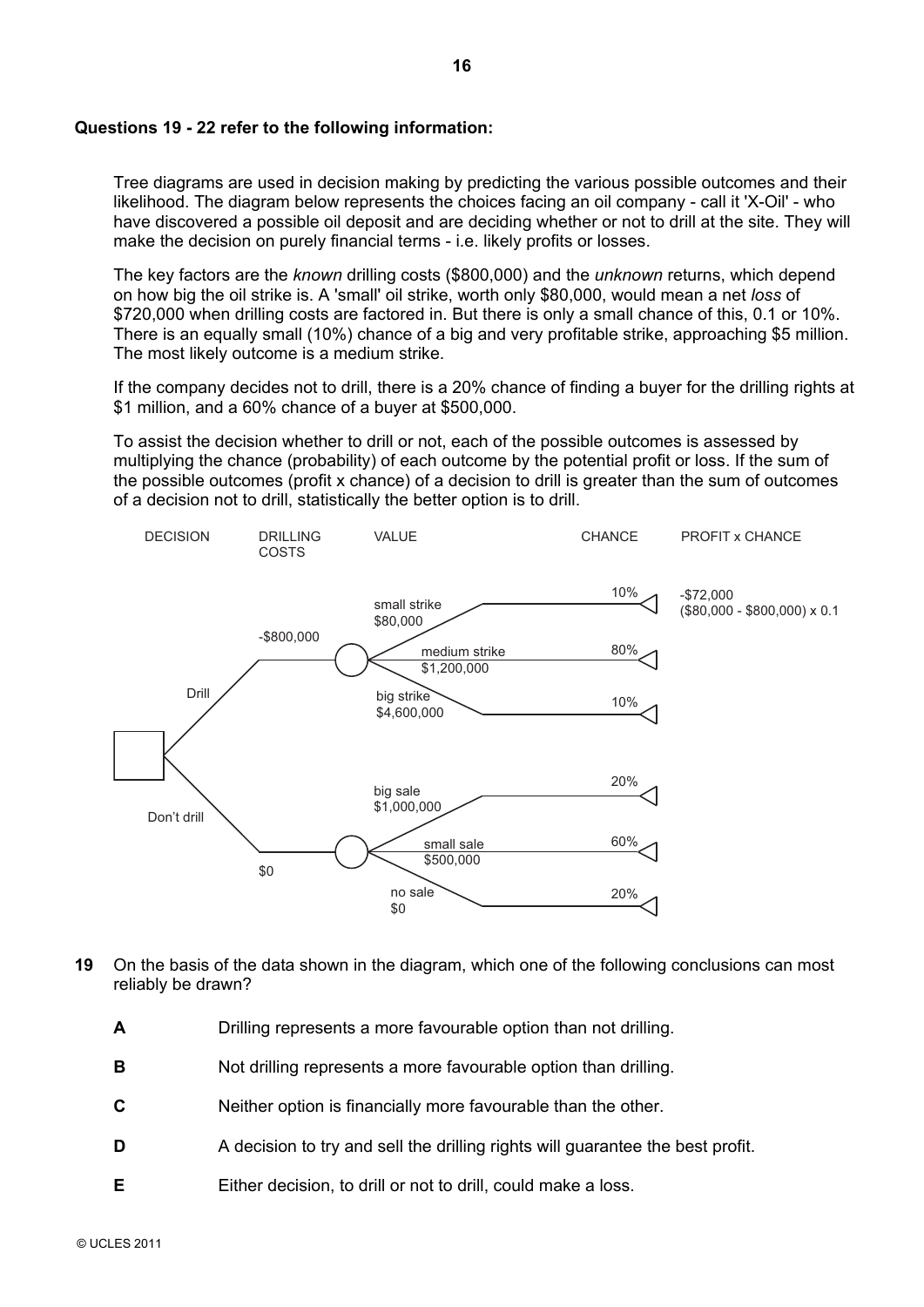- **20** Which one of the following can correctly be inferred from the data in the decision tree?
	- **A** Drilling for oil is unlikely to make X-Oil a profit unless there is a 'big' strike.
	- **B** A 'medium' strike would be a better outcome for X-Oil than a sale of drilling rights.
	- **C**The risk for X-Oil of making a loss by drilling at the site is greater than the probability of making a profit.
	- **D**<br>The probability of a 'medium' strike is the same as the probability of selling the drilling rights at \$500,000 or more.
- **21** For a company (Y-Oil) that bought the drilling rights for \$500,000 and proceeded to drill for oil, which of the following statements are true?
	- **1** Given the estimated costs, Y-Oil would not make a profit if there was only a 'medium' strike.
	- **2** Given the estimated costs, the chances of Y-Oil making a profit are less than 80%.
	- **3** Y-Oil could make a profit from a 'medium' strike if they could reduce drilling costs by 25%.
	- **A** 1 only
	- **B** 2 only
	- **C** 3 only
	- **D** 1 and 3 only
	- **E** 2 and 3 only
	- **F** 1, 2 and 3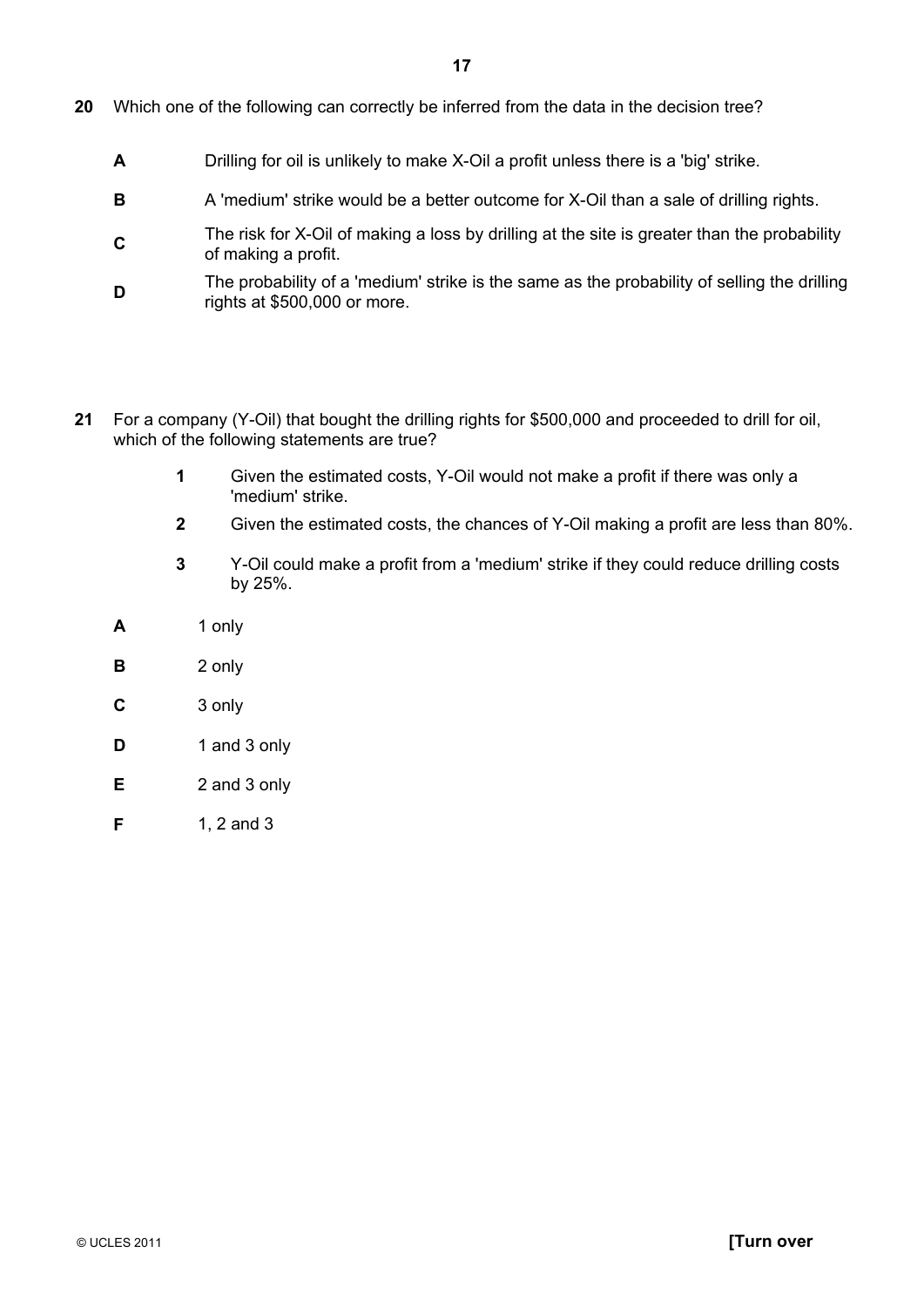**22** Health and Safety advisors have warned that an accidental oil-spill at the site during drilling, resulting in compensation of up to \$10,000,000, has a probability of 0.03 of occurring during a drill of the kind proposed. Insurance premiums against such an incident would cost the company \$200,000.

Using the above information and assuming the data given in the tree diagram remains the same, place the following options in the most favourable order:

X-Oil should:

- **1** pay the insurance and proceed with the drilling.
- **2** proceed with the drilling without insurance.
- **3** decide against drilling.

| A | 123 |
|---|-----|
| в | 132 |
| С | 213 |
| D | 231 |
| E | 312 |
| F | 321 |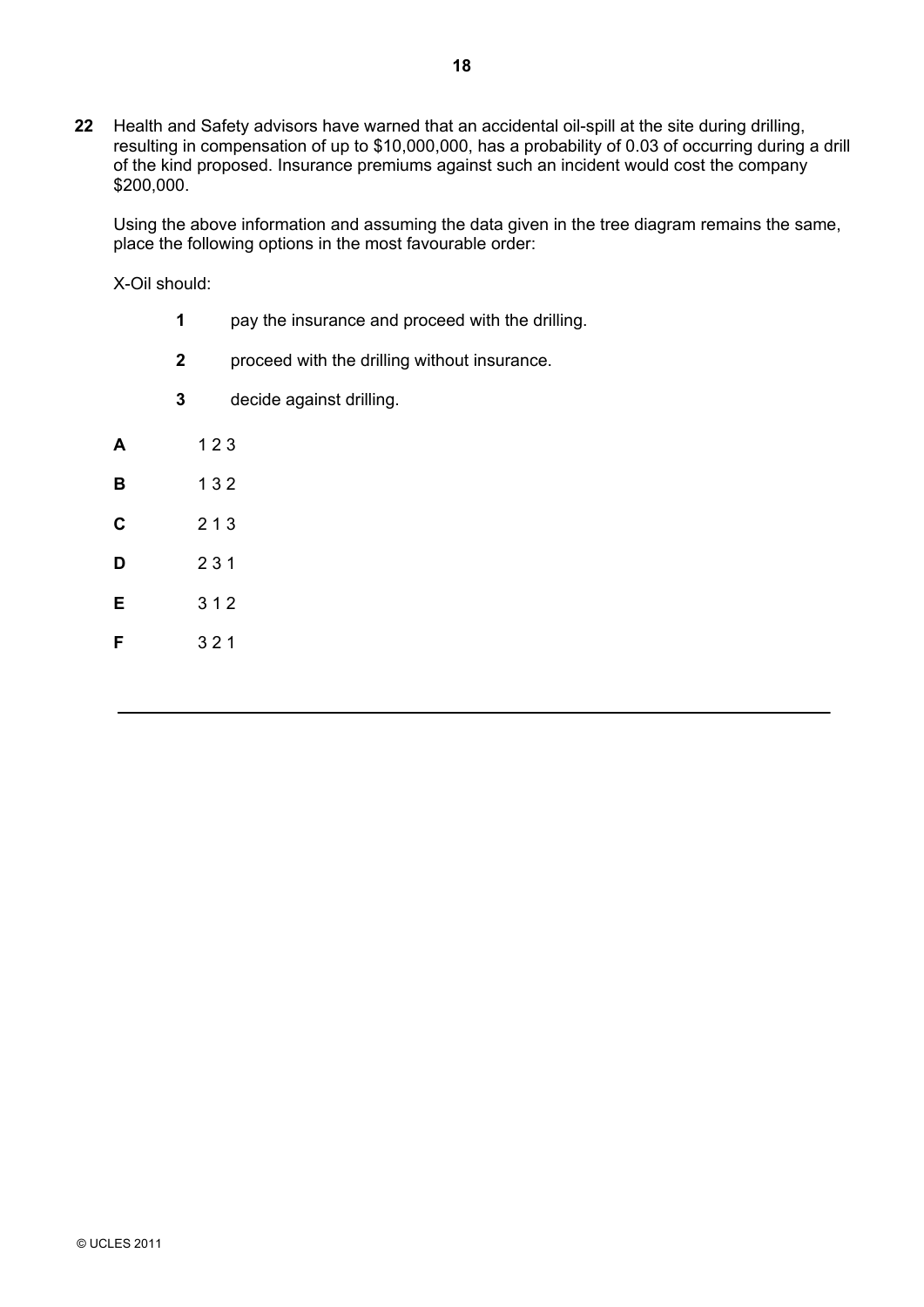

There are ten houses on Horseshoe Road, situated as shown above. They are numbered from 1 to 10, but not conventionally, and the numbers are missing on five of them. However, it is known that wherever four houses lie along a straight line, the four house numbers add up to 21.

What is the number of the house between numbers 3 and 5?

- **A** 2 **B** 4 **C** 6
- **D** 7
- **E** 8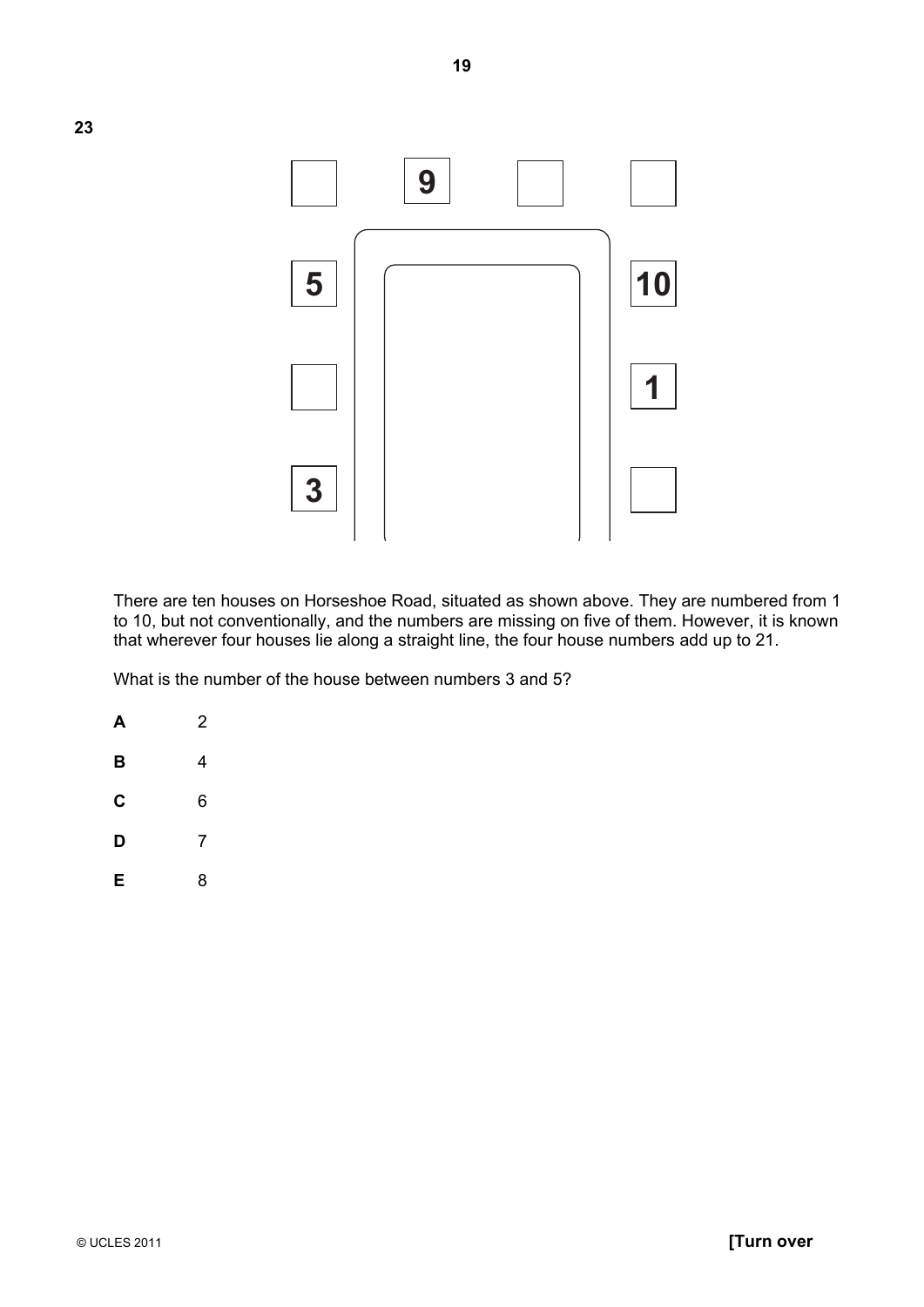**24** Asked at a press conference whether the new signing, Petermass, would be playing in the big match on Saturday, the Manager replied: "Only if Fredericks isn't fit."

Three of the journalists present noted the announcement as follows:

Jed wrote: "If Fredericks is fit Petermass won't be playing."

Ned wrote: "If Fredericks isn't fit, Petermass will be playing."

Ted wrote: "If Petermass doesn't play it'll mean Fredericks is fit."

Which of them got the facts right?

| А | Jed only |
|---|----------|
| в | Ned only |

- **C** Ted only
- **D** Jed and Ned only
- **E** Jed and Ted only
- **F** Ned and Ted only
- **G** Jed, Ned and Ted
- **25** Raymond has made up two vinaigrettes for his restaurant. One has half oil and half vinegar, the other has 2/3 oil and 1/3 vinegar. He has 180ml of each.

He wants to use them to make 2 x 180ml, each containing the same proportions, so he removes 90ml from the one with equal proportions and adds it to the other. He mixes well and takes 90ml from the new larger mix and adds it to the small one, so he once again has 2 x 180ml.

What is the result - does one vinaigrette have a higher proportion of oil than the other or are they equal?

- **A** One mix has 70ml oil, the other has 80ml oil.
- **B** One mix has 90ml oil, the other has 120ml oil.
- **C** One mix has 100ml oil, the other has 110ml oil.
- **D** Both mixes have 105ml oil.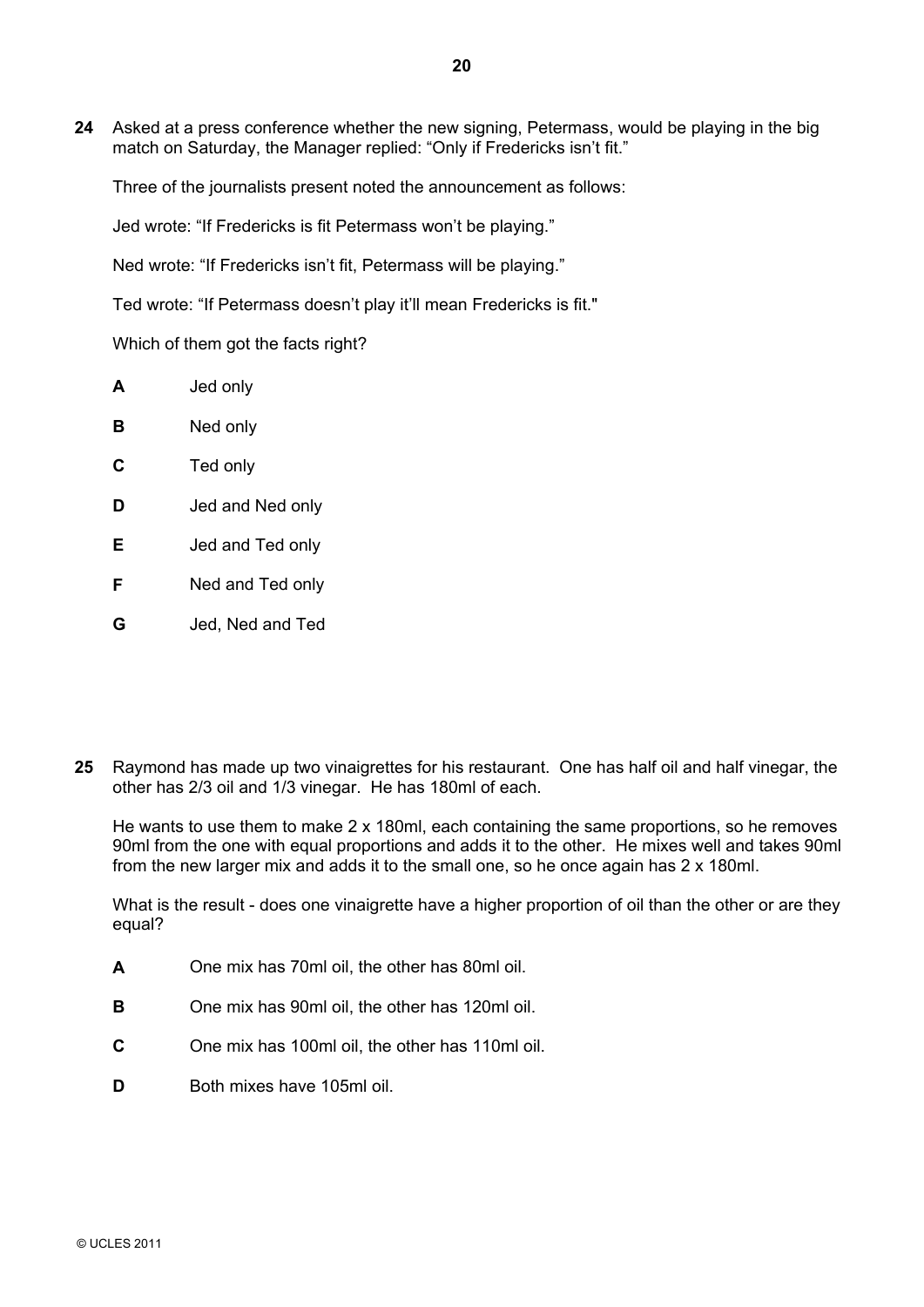**26** A rocky planet, whose mass is three times that of Earth's, could be the first ever to be found outside our solar system with the potential to support human life. Lying in the 'Goldilocks Zone' of the Milky Way, twenty light years away, the planet is said to have gravity similar to Earth and could well be capable of supporting life. The 'Goldilocks Zone' is a region in space where surface temperatures are neither too hot nor too cold for liquid water to form oceans, lakes and rivers. The fact that we were able to detect this planet so quickly and so nearby tells us that planets like this must be really common. The number of systems with potentially habitable planets is probably in the order of 10 or 20 per cent, and when you multiply that by the hundreds of billions of stars in the Milky Way, that's a large number. There could be tens of billions of these systems in our galaxy.

Which one of the following is the best statement of the conclusion of the above argument?

- **A** Planets with gravity similar to Earth could well be capable of supporting life.
- **B**For planets to be capable of supporting life, liquid water must be able to form oceans, lakes and rivers.
- **C** Planets with the potential to support human life are really common.
- **D** 10 or 20 per cent of systems have potentially habitable planets.
- **E** There are tens of billions of systems with habitable planets in our galaxy.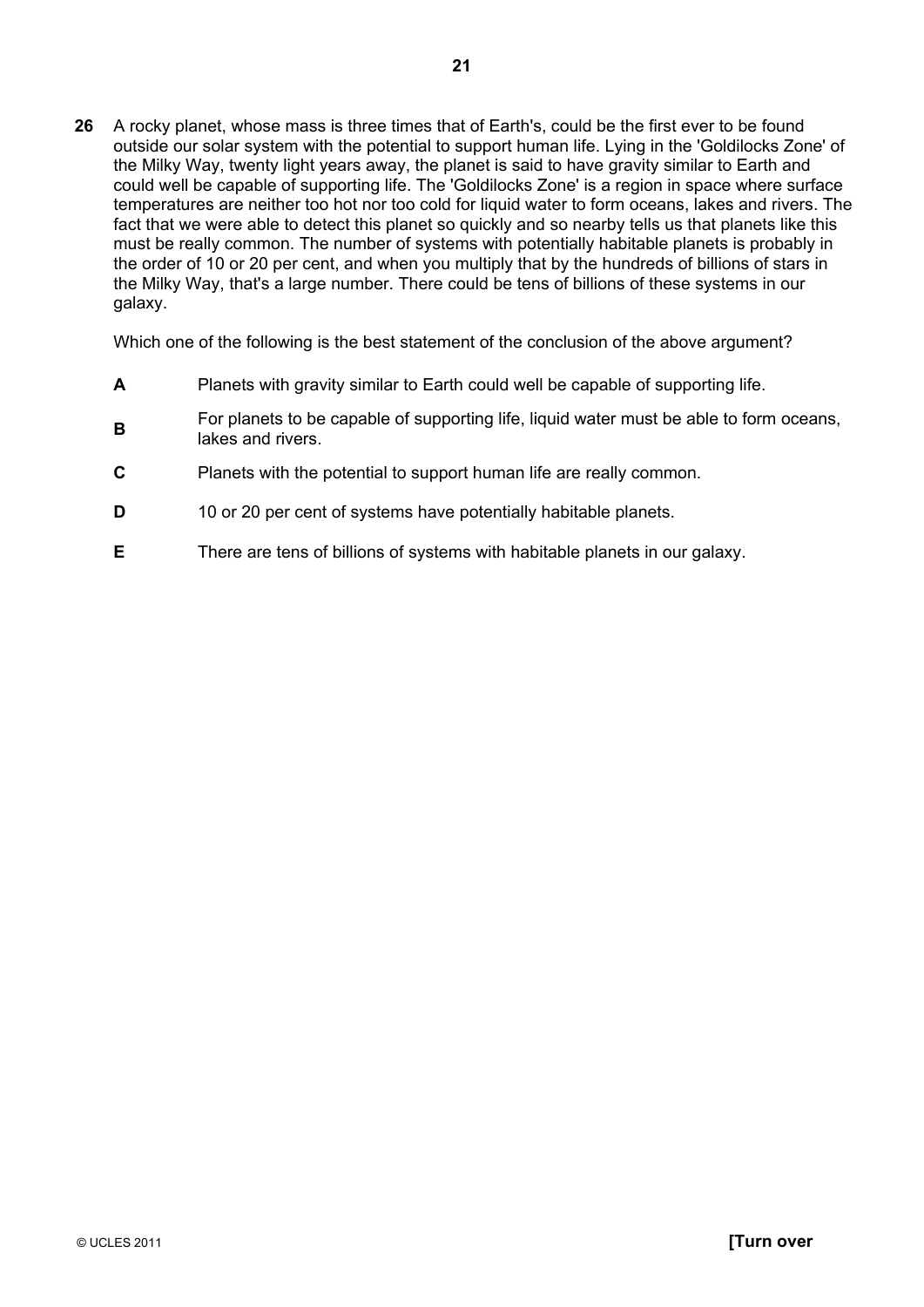**27** I want to create a simple jigsaw puzzle. I have five pieces as shown below. Each piece is made from four identical squares. I want to choose three of the pieces to make up either a 4x3 rectangle or a 6x2 rectangle.



How many choices do I have for the three different pieces?

| А | 0  |
|---|----|
| B | 1  |
| C | 4  |
| D | 9  |
| Ε | 10 |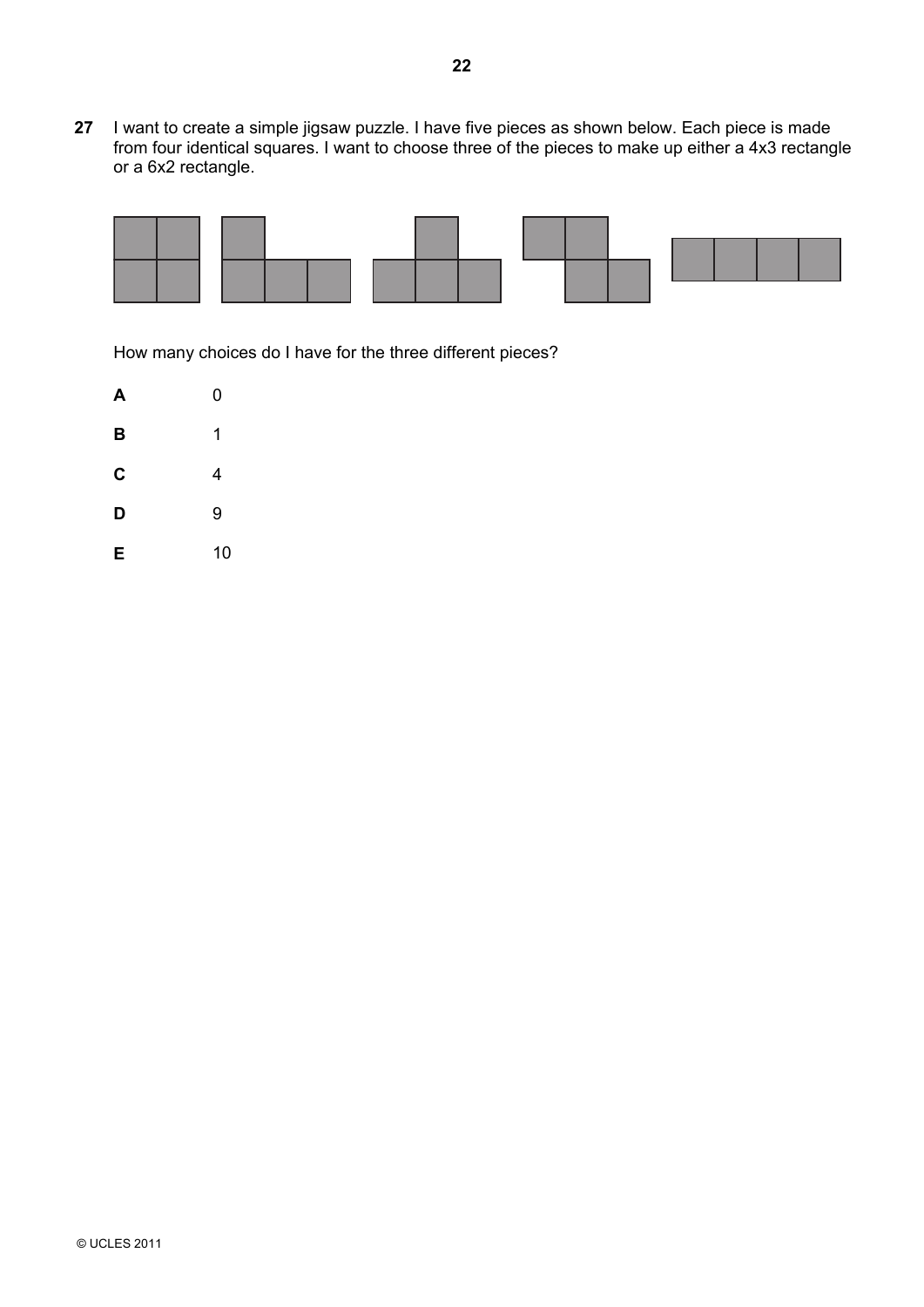**28** It has been celebrated recently that hydrogen fuelled buses are being introduced into London. This is because the use of hydrogen as a fuel is better for the environment as there are no emissions of carbon dioxide. The new buses carry the same number of passengers and will be travelling exactly the same routes as the ones that they are replacing. However, commercially sold hydrogen is produced from natural gas. The process to produce one tonne of hydrogen from natural gas puts, on average, eight tonnes of carbon dioxide into the atmosphere, whereas the production of fuel for the existing buses does not emit any carbon dioxide. The further costs of transporting the fuel to the bus depot also need to be considered. We should therefore not welcome the introduction of these buses.

Given that the following extra information is available:

- **1** The distance that each type of bus can travel using one tonne of fuel.
- **2** The distance that each bus needs to travel every week.
- **3** The amount of carbon dioxide emitted when the existing buses use one tonne of fuel.
- **4** For each type of fuel, the amount of carbon dioxide emitted in transporting one tonne of fuel to the bus depot.

 Which of the pieces of information would we need to know in order to determine whether or not the argument is flawed?

- **A** 1, 2 and 3 only
- **B** 1, 2 and 4 only
- **C** 1, 3 and 4 only
- **D** 2, 3 and 4 only
- **E** 1, 2, 3 and 4
- **29** Claire walks to work at 6km/hr and Charles cycles along the same route. Normally Charles overtakes Claire outside the public library. One day Claire leaves 20 minutes late and Charles overtakes her outside the swimming pool, 3km before she gets to the library.

At what speed does Charles cycle?

- **A** 9km/hr
- **B** 12km/hr
- **C** 15km/hr
- **D** 18km/hr
- **E** 24km/hr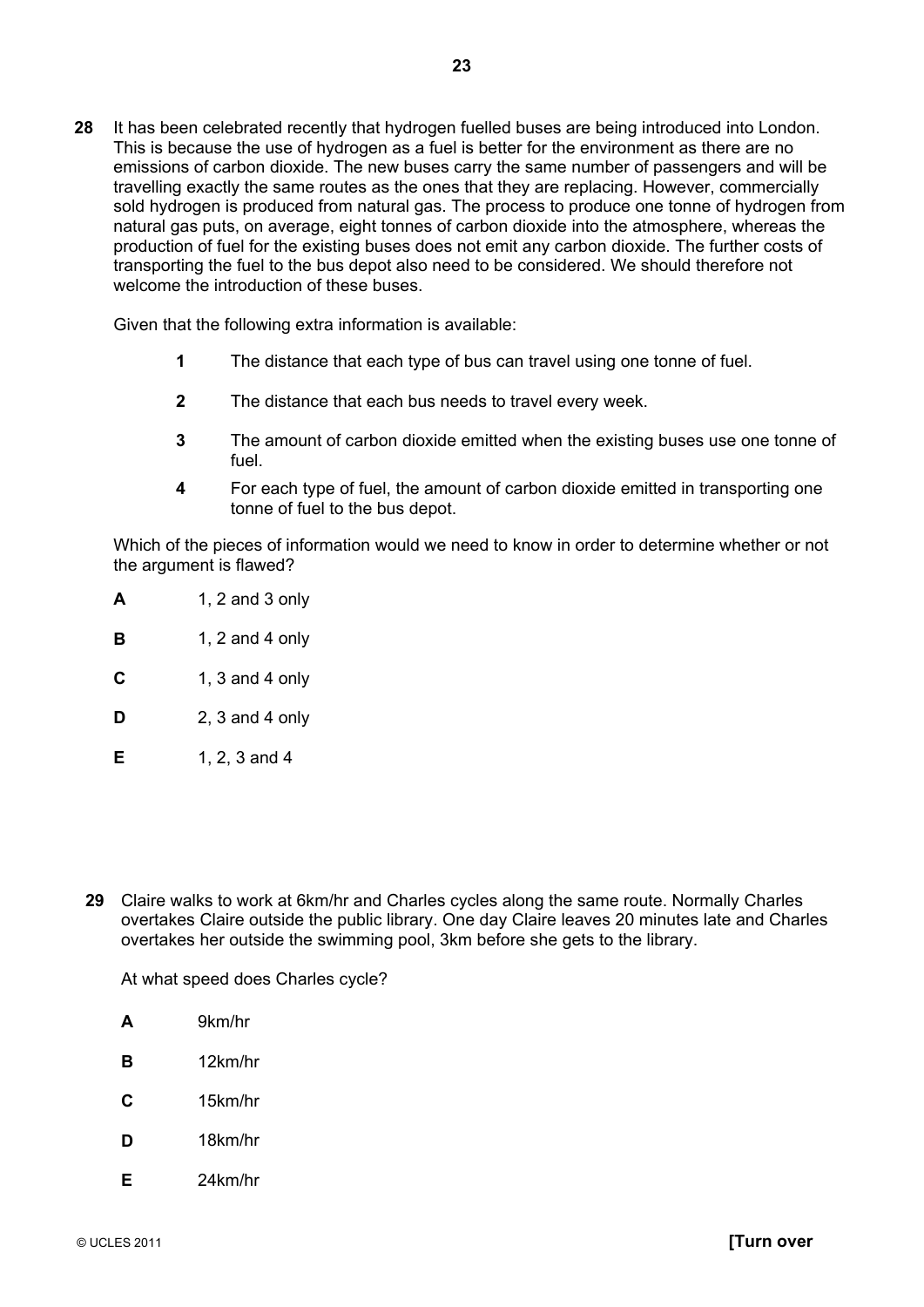**30** A neutrino is an elementary particle that is able to pass through ordinary matter, but is difficult to detect. Physicists have hypothesised that there is a particular type of neutrino – a sterile neutrino – that cannot be detected at all by their instruments. Relevant evidence comes from supernovae, i.e. exploding stars. If sterile neutrinos did exist, supernovae would shoot them out, and the recoil from this blast would send pulsars (rotating stars that emit a beam of electromagnetic radiation) travelling at high speed through the universe. It turns out that astronomers observe precisely that: pulsars whizzing through the universe at speeds of thousands of kilometres per second.

Which one of the following is a conclusion that can be drawn from the above passage?

- **A**Sterile neutrinos must be the cause of the phenomenon of pulsars travelling at high speed through the universe.
- **B**The phenomenon of pulsars travelling at high speed through the universe could be caused by the existence of sterile neutrinos.
- **C**<sub>The sterile neutrino hypothesis is the best explanation of the phenomenon of pulsars</sub> travelling at high speed through the universe.
- **DIf sterile neutrinos did not exist, pulsars would not be observed travelling at high** speed through the universe.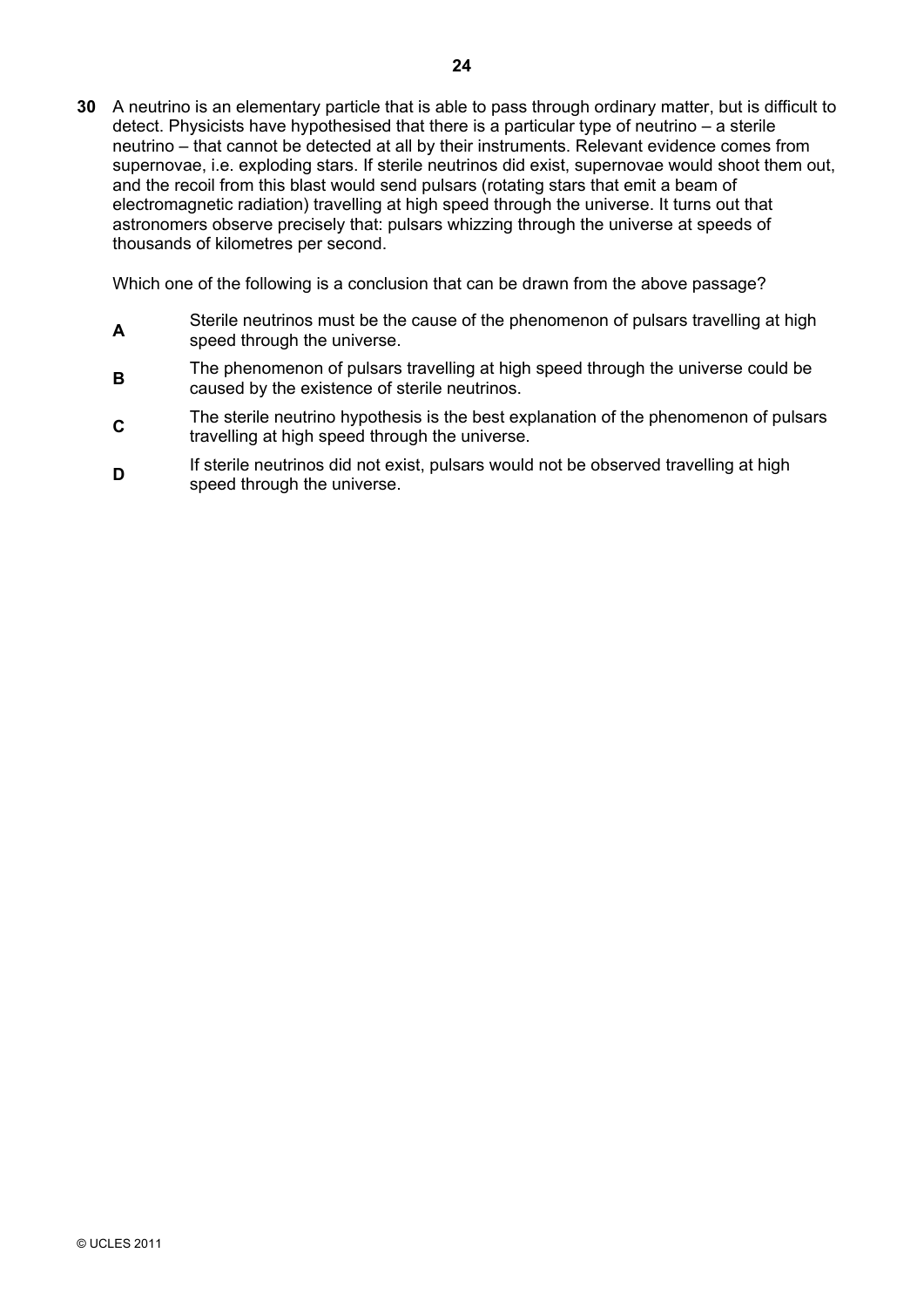**31** An exhibition of the work of a modern artist is currently on display at an art gallery for a period of 30 days. One of the exhibits, entitled "Countdown", started off as 30 individual identical cylinders arranged in 10 stacks of 3, with the following appearance when viewed from above.



Each day since the exhibition began, one cylinder has been removed, and this will continue until there is just one left on day 30.

Today is day 11, so 20 cylinders remain. The view from above is still the same as it was on day 1, but the side view today from the direction marked X is:



Which one of the following could **not** be the side view today of "Countdown" from the direction marked Y?







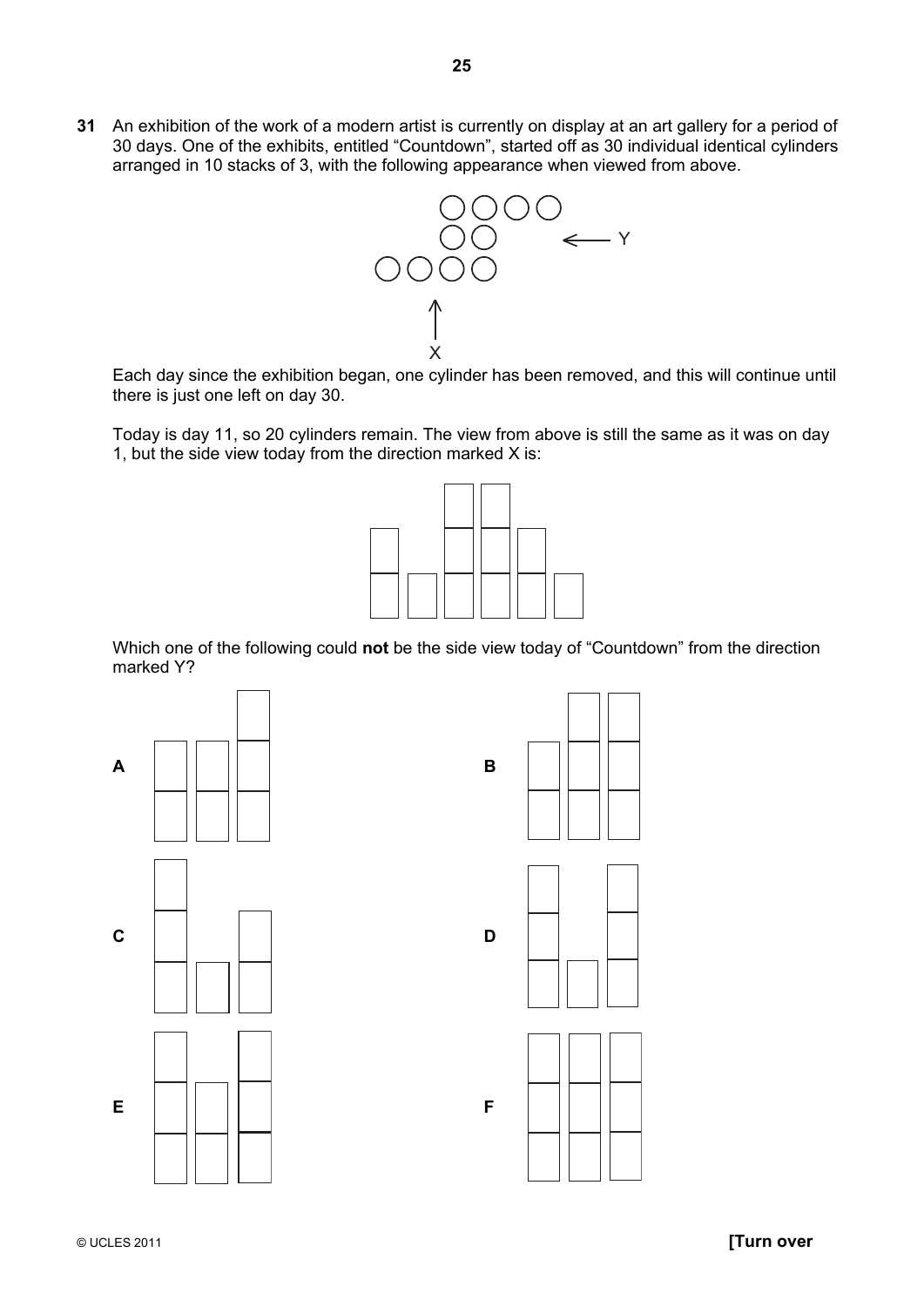#### **Questions 32 - 35 refer to the following information:**

The graph below shows the results of surveys of local medical practices on number of patient consultations in 1995 and 2006. Consultations include face-to-face meetings with both doctors and nurses, telephone consultations and home visits.



The overall mean consultation rate (per patient per year) was 3.90 in 1995 and 5.26 in 2006. Findings for all years in the survey are shown below:

| Year                | 1995 | 1996 | 1997 | 1998 | 1999 | 2000 | 2001 | 2002 | 2003 | 2004 | 2005 | 2006 |
|---------------------|------|------|------|------|------|------|------|------|------|------|------|------|
| <b>Consultation</b> |      |      |      |      |      |      |      |      |      |      |      |      |
| rate per            | 3.90 | 4.02 | 4.09 | 4.04 | 4.18 | 4.29 | 4.52 | 4.63 | 4.75 | 5.02 | 5.19 | 5.26 |
| person-vear         |      |      |      |      |      |      |      |      |      |      |      |      |

The consultation rate for doctors remained almost constant over the study period with 3.0 consultations per patient-year in 1995 and 3.3 in 2006. The consultation rate for nurses increased from 0.8 consultations per patient-year in 1995 to 1.8 in 2006. The consultation rate for other clinicians increased from 0.1 consultations per patient-year in 1995 to 0.2 in 2006.

**32** If the average doctor has 1500 patients, and consultations are available on 250 days per year, approximately how many consultations per doctor (include consultations with all clinicians) per day were there on average in 2006?

| A | 16 |
|---|----|
| B | 24 |
| C | 32 |
| D | 64 |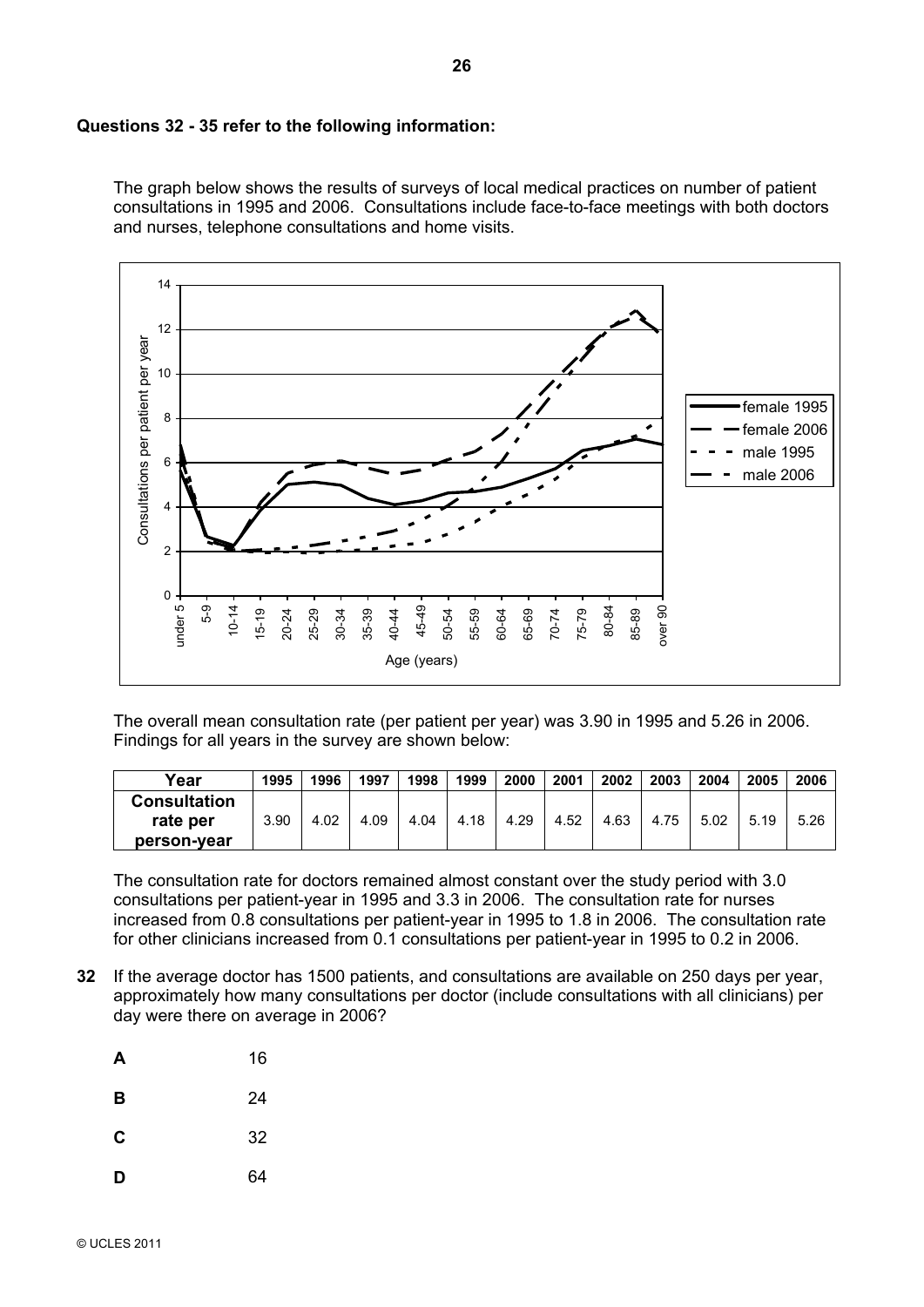**33** What is the percentage increase in the proportion of patients seen by nurses from 1995 to 2006?

| A | 14%  |
|---|------|
| в | 26%  |
| C | 32%  |
| D | 67%  |
| Е | 125% |

#### **34** Which line on the following graph best shows the female/male consultation ratio in 2006?

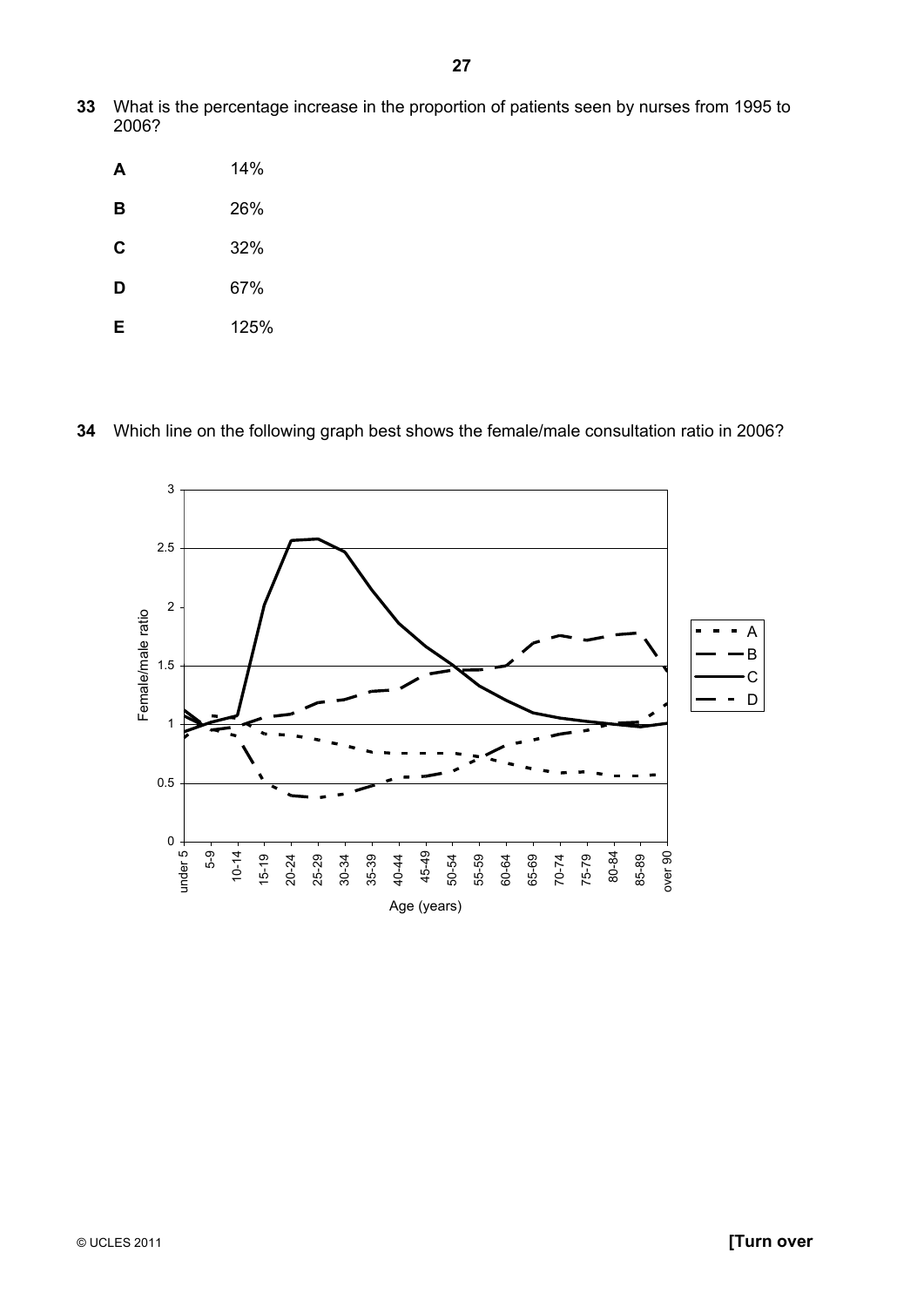**35** There has been a percentage increase in consultations between 1995 and 2006 for both sexes and all age groups.

Which one of the following would be **least** satisfactory as a potential explanation for this?

- **A** There has been an increased awareness of health issues among the general public.
- **B** People of all ages have become equally less healthy.
- **C** All the people surveyed have become 11 years older.
- **D** GPs have increased the amount of preventative medicine they do.

#### **END OF TEST**